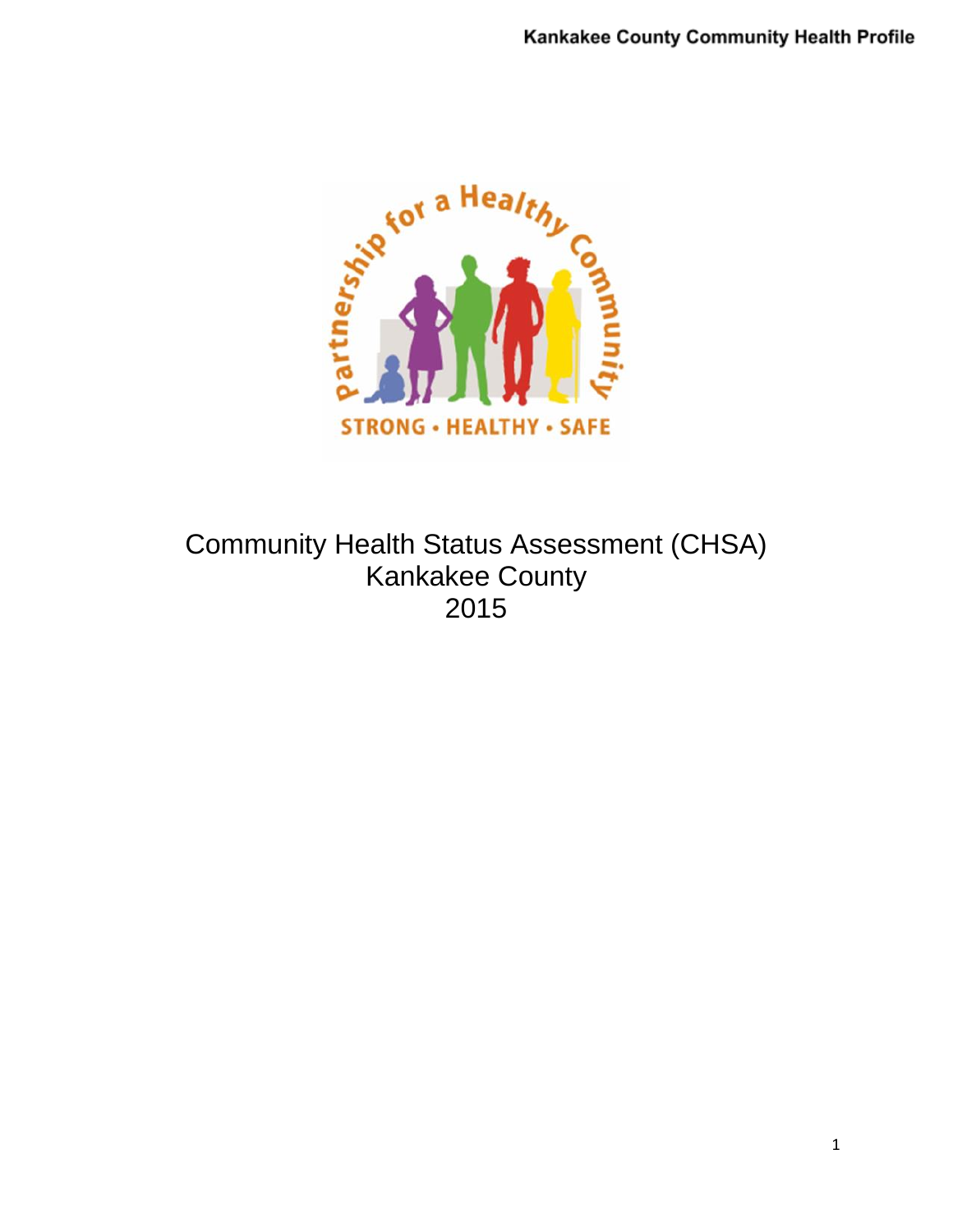# **TABLE OF CONTENTS**

| Acknowledgements                    | Page 3  |
|-------------------------------------|---------|
| <b>Executive Summary</b>            | Page 4  |
| Overview                            | Page 7  |
| Demographics                        | Page 10 |
| Socioeconomics                      | Page 16 |
| <b>Health Resource Availability</b> | Page 20 |
| <b>Quality of Life</b>              | Page 22 |
| <b>Behavioral Risk Factors</b>      | Page 23 |
| <b>Environmental Health</b>         | Page 26 |
| Social and Mental Health            | Page 32 |
| <b>Maternal and Child Health</b>    | Page 33 |
| Death, Illness and Injury           | Page 35 |
| <b>Communicable Diseases</b>        | Page 42 |
| <b>Sentinel Events</b>              | Page 43 |
| <b>Senior Health</b>                | Page 44 |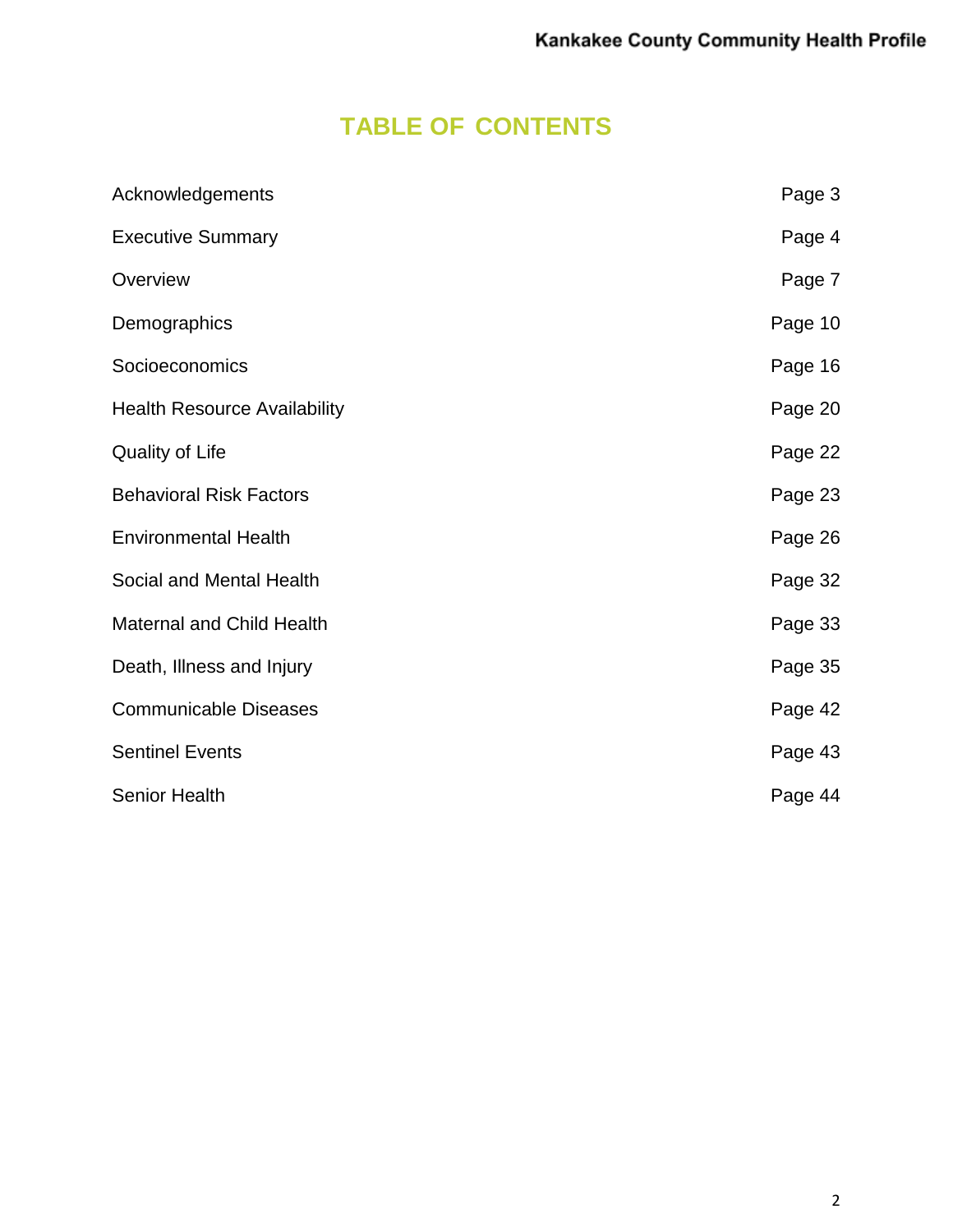## **ACKNOWLEDGEMENTS**

The Kankakee County CHNA team would like to acknowledge and thank the individuals and organizations that contributed their valuable time and expertise to this report.

| <b>Torrie Carter</b>          | Presence St. Mary's Hospital             |
|-------------------------------|------------------------------------------|
| Dr. John Avendano             | <b>Kankakee Community College</b>        |
| <b>Debra Caise</b>            | <b>Presence St. Mary's Hospital</b>      |
| <b>Carole Frankie</b>         | Iroquois & Kankakee Regional Office of   |
| <b>Maggie Frogge</b>          | <b>Riverside Medical Center</b>          |
| <b>Pastor Larry Garcia</b>    | <b>Hispanic Partnership</b>              |
| <b>Pam Gulczyski</b>          | <b>Presence Home Health Care</b>         |
| <b>Jackie Haas</b>            | The Helen Wheeler Center for Community   |
| Dr. John Jurica               | <b>Riverside Medical Center</b>          |
| Dr. Carl Leth                 | <b>Olivet Nazarene University</b>        |
| <b>Matthew McAllister</b>     | <b>Riverside Medical Center</b>          |
| <b>Greg Murphy</b>            | Iroquois & Kankakee Regional Office of   |
| <b>Bonnie Schaafsma</b>       | <b>Kankakee County Health Department</b> |
| Laura Sztuba                  | <b>Kankakee County Health Department</b> |
| Dr. Jim Upchurch              | <b>Olivet Nazarene University</b>        |
| <b>Marissa Townes-Jenkins</b> | <b>Presence Health Intern</b>            |
| <b>Molly Paul</b>             | <b>Presence Health Intern</b>            |
| <b>Christine Rapp</b>         | <b>Presence Health Intern</b>            |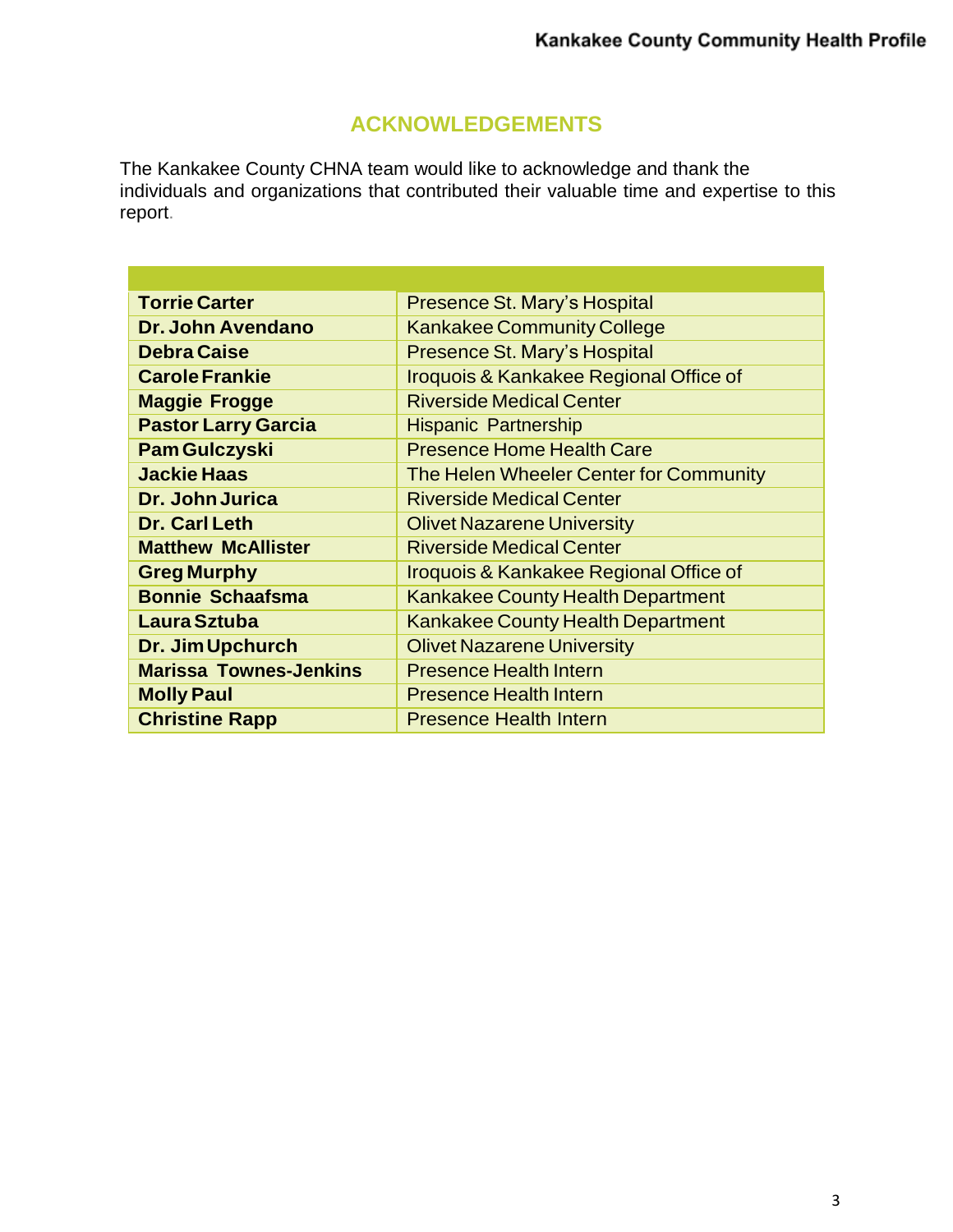## **EXECUTIVE SUMMARY**

#### **Demographics**

The total population of Kankakee County is 113,449. Since 1990, the population has increased 9.3% as compared to 3.3% in Illinois and 9.7% in the United States.

The percentage of the population under the age of 5 in Kankakee County has remained mostly steady with a small decrease from 2000-2010 by 0.2%. However, the 65 and older population has grown slightly from 13.1% to 13.5%.

While Kankakee County is composed of a majority White population, the White population has decreased while the Black/African American population and Asian population have both increased.

#### **Socioeconomics**

The median household income for Kankakee County is \$33,160, which is about half of the median household income for Illinois (\$56,853). In 2012, over 16% of the Kankakee County population is living at or below the federal poverty level, where over40% of that population is African American.

Within Kankakee County, 50.2% of kids are eligible for free or reduced price lunch. When combined with poverty, gaps are identified in eligibility and enrollment.

The unemployment rate is 11.3% compared to the 9.2% in Illinois and 7.4% in the United States. Kankakee County has had higher unemployment rates compared to Illinois and the United States for 10 years.

#### **Access to Care**

The rate of the uninsured population for Kankakee County is 12.3%, which is comparable to Illinois (12.9%) and lower than the United States (14.9%).

There is a severe shortage of physicians per 100,000 population in Kankakee County (51.5) as compared to Illinois (96.0) and the United States (85.8). This shortage leavesover 45% of the population underserved.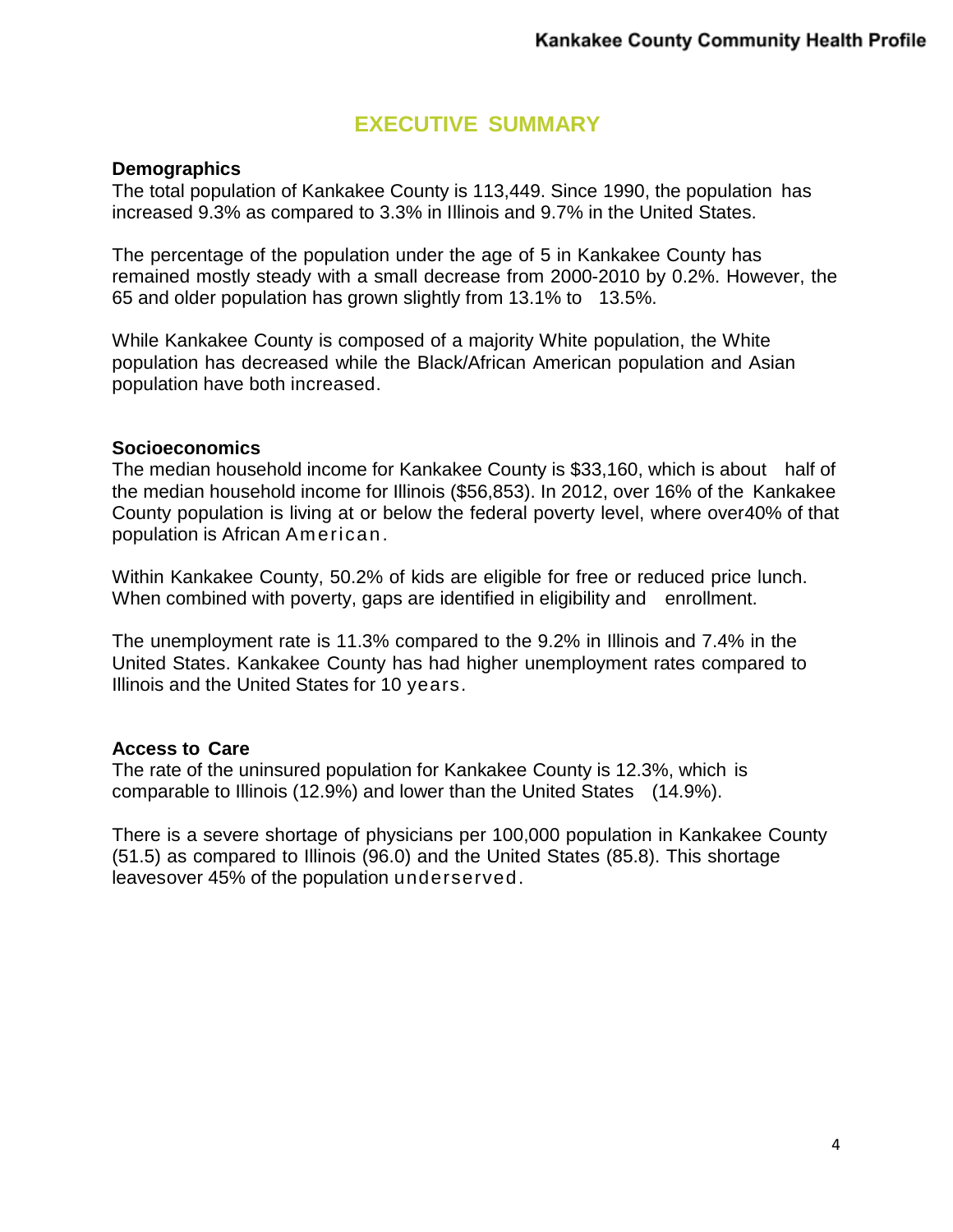#### **Quality of Life**

Over 50% of the Kankakee County population lives within ½ mile of a park, which encourages physical activity and other healthy behaviors. There are also a reported 10.58 per 100,000 population recreation and fitness facilities as compared to 10.05 per 100,000 in Illinois and 9.44 per 100,000 in the United S t a t e s .

#### **Behavioral Risk Factors**

In general, 18% of adults over the age of 18 self-reported having poor to fair health – higher than both Illinois (15.1%) and the United States (15.7%) averages. In the population aged 20 and older, 32.4% of the Kankakee County population identifies as obese – considerably more than Illinois (27.4%) and the United States (27.3%). This could be a direct result of almost 80% of the Kankakee County population consuming less than 5 servings of fruits and vegetables per day.

#### **Environmental Health**

The percentage of days exceeding the National Ambient Air Quality Standard was slightly higher in Kankakee County (1.38%) than Illinois (1.1) and the United States  $(1.2\%)$ .

Kankakee County only has 18.5 grocery stores per 100,000 population compared to in Illinois and 21.1 in the United States. However, there are more liquor store establishments per 100,000 population in Kankakee County than Illinois (11.5) and the United States (10.4).

#### **Social and Mental Health**

According to the County Health Rankings, Kankakee County has a ratio of 1,379 patients to every 1 mental health provider, while Illinois has a ratio of 864:1. This shows a significant gap in mental health providers for Kankakee County and could bea direct cause of 17.8% of the population reporting that they have insufficient emotional support.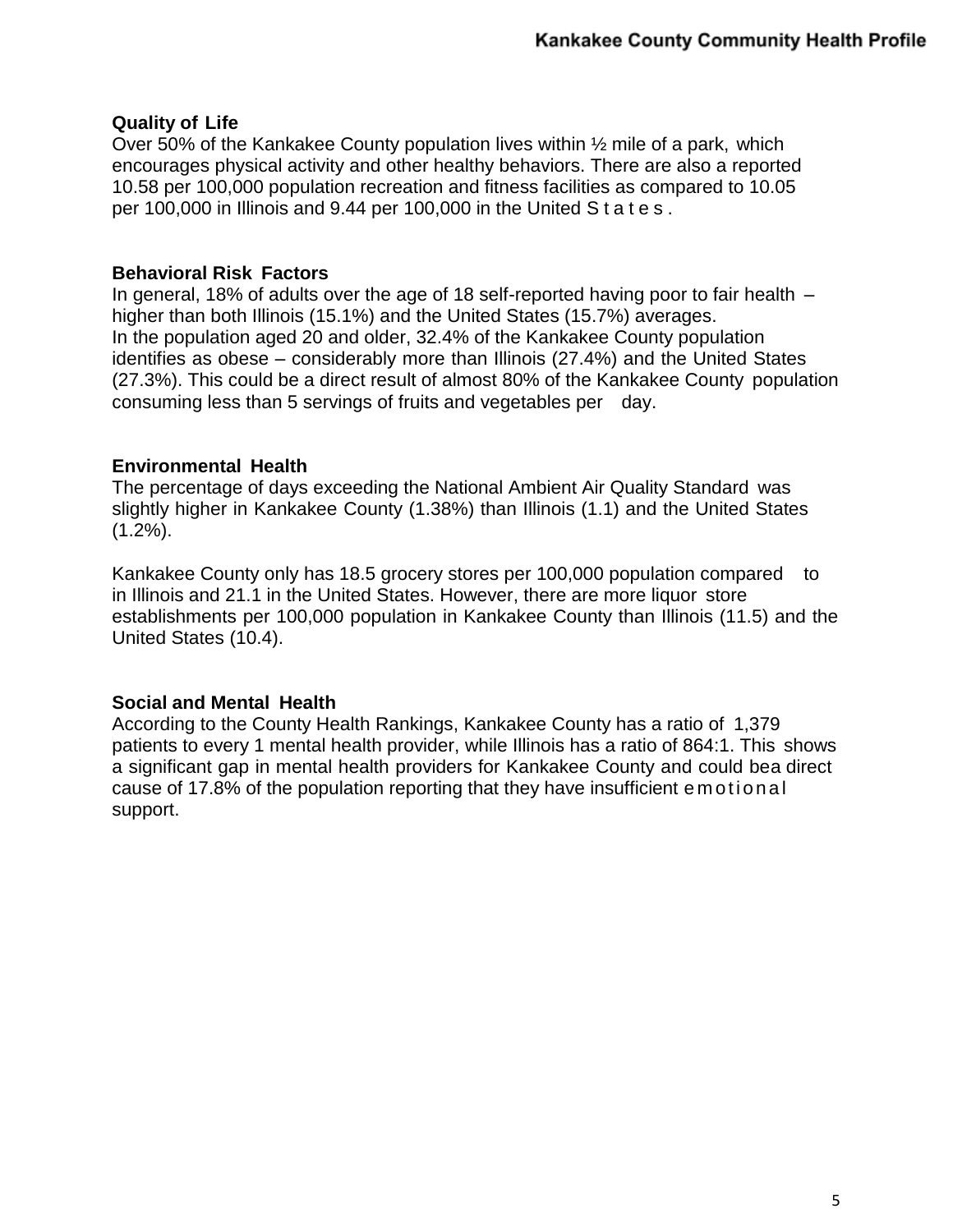#### **Maternal and Child Health**

In Kankakee County, the infant mortality rate per 1,000 births stands at 8.1 – higher than both Illinois (6.9) and the United States (6.5). Reports also show low birth weight at 8.4%, which is 0.6% higher than the Healthy People 2020 goal of 7.8%.

The teen birth weight per 1,000 births is higher in Kankakee County (40.0) as compared to Illinois (35.0) and the United States (36.6).

#### **Death, Illness, and Injury**

Heart disease is ranked as the number one cause of health in Kankakee County, followed by malignant neoplasms and Alzheimer's disease.

The percentage of adults with asthma is slightly higher in Kankakee County (14.38%) than Illinois (13.1%) and the United States (13.2%).

Mortality due to heart disease, cancers, and lung disease are all higher in Kankakee County as compared to Illinois and the United States. However, rates of homicide and violent crimes stand below the state and national a v e r a g e .

#### **Communicable Diseases**

While the rate per 100,000 population of HIV/AIDS is lower in Kankakee County (109.4) than Illinois (300.1) and the United States (340.4), the rate per 100,000 population of chlamydia is significantly higher in Kankakee County (592.8) than Illinois(526.1) and the United States (456.7).

#### **Sentinel Events**

Sentinel events are those cases of unnecessary disease, disability, or untimely death that could be avoided if appropriate and timely medical care or preventative services were provided. Sentinel events may alert the community to health system problems such as inadequate vaccine coverage, lack of primary care and/or screening, a bioterrorist event, or the introduction of globally transmitted infections.

One type of sentinel event is an ambulatory core sensitive condition(ACSC). These are conditions which evidence suggests could have been avoided, at least in part, through better outpatient care.

In Kankakee ambulatory care sensitive conditions constitute about 14% of all emergency department visits and the most common ACSC condition is Acute Upper Respiratory Infection.

#### **Senior Health**

In the 65 and older population, 10.79% of seniors are living alone – higher than 9.8% in Illinois. Seniors living alone can be unsafe and home maintenance and payments can become challenging.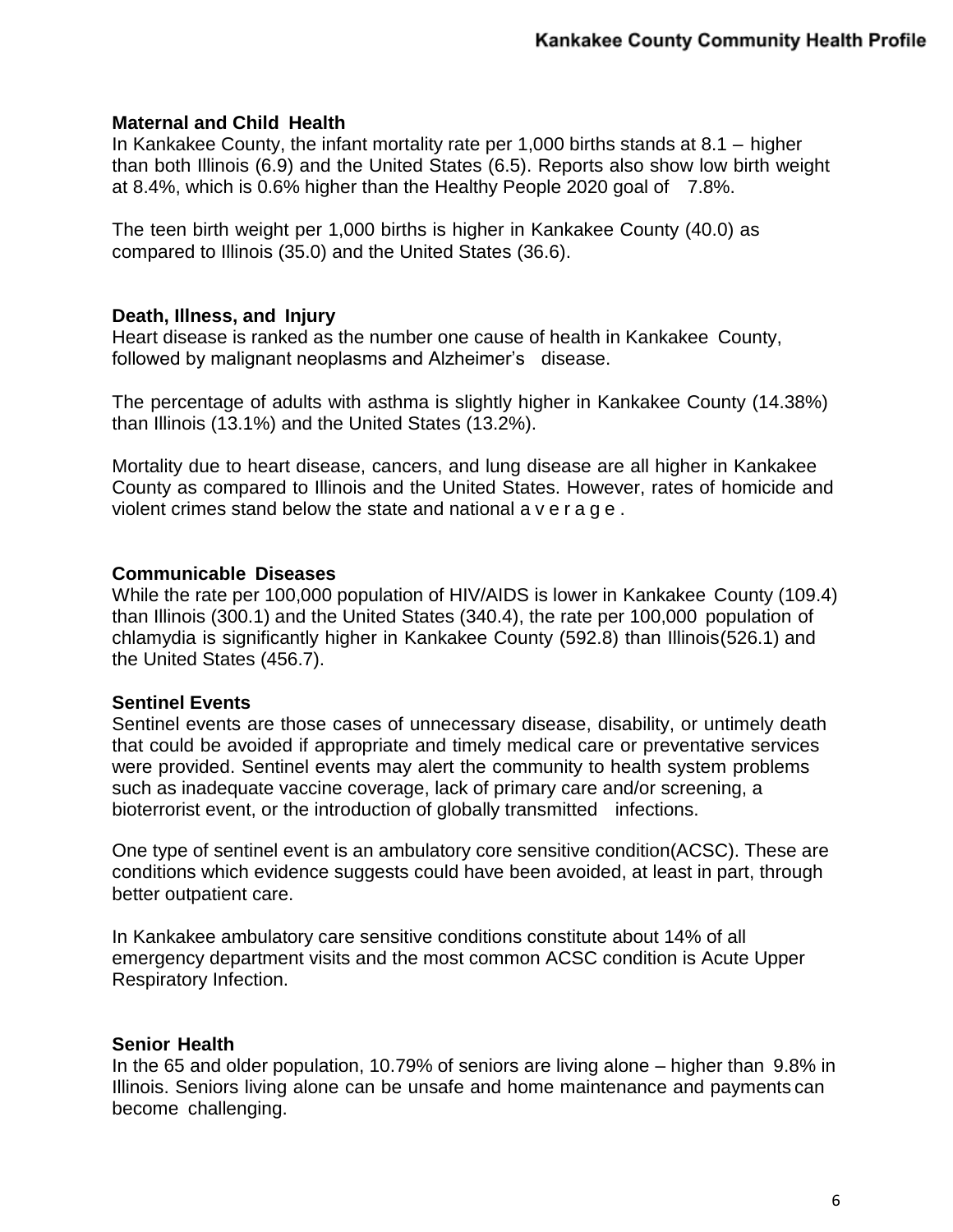## **OVERVIEW**

#### **Introduction**

A Community Health Needs Assessment (CHNA) is a systematic process involving thecommunity to identify and analyze community health needs and assets in order to prioritize these needs, and to plan and act upon significant unmet community health needs. This CHNA is conducted to meet the hospital partners' IRS requirement every three years and the Health Department's Illinois Department of Public Health IPLAN (Illinois Plan for Local Assessment of Needs) requirement every five years.

This report comprises comprehensive data describing who resides in Kankakee County, the community's health status, and strengths and risks that may be contributing to residents' well-being. Through the review of the *2011-2016 Kankakee County Community Health Needs Assessment and Community Health Plan* and collaborative decision-making and local guidance by the *Partnership for a Healthy Community's* Kankakee County Community Health Status Assessment Subcommittee, more than 100 key health indicators were identified for this report. Indicators include population demographics, household characteristics, education, employment, income and poverty statistics, birth and death rates, health status andresource information.

The following core indicators were analyzed for Kankakee County. By gathering data for each of the categories and assessing changes over time or the differences among population subgroups or with peer, state or national data, health issues are identified.

- 1. Demographics
- 2. Socioeconomics
- 3. Health Resource Availability
- 4. Quality of Life
- 5. Behavioral Risk Factors
- 6. Environmental Health
- 7. Social and Mental Health
- 8. Maternal and Child Health
- 9. Death, Illness and Injury
- 10.Communicable Diseases
- 11.Sentinel Events
- 12. Senior Health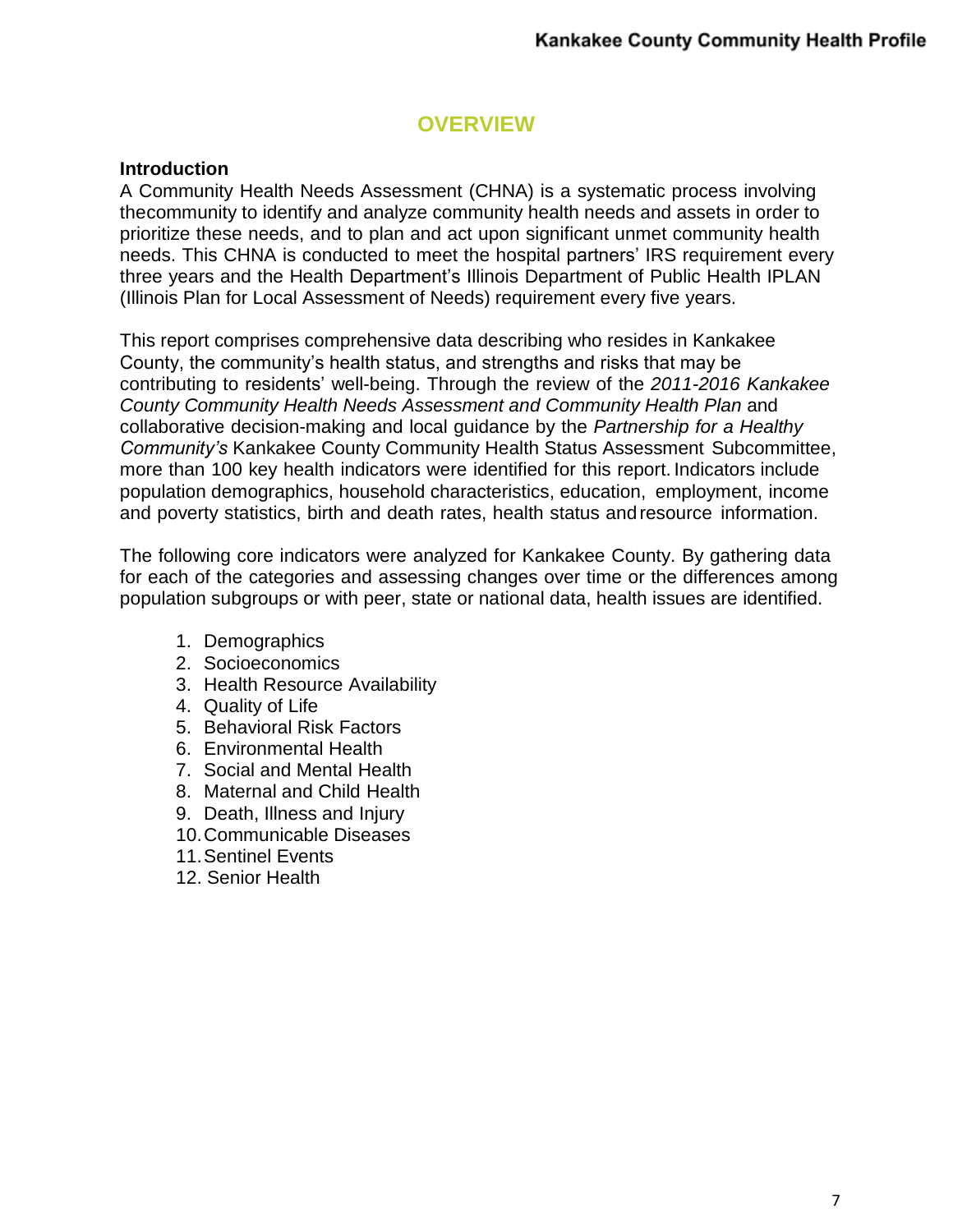Data was gathered from a variety of sources, including the U.S. Census and American Community Survey, IL state agencies, including Illinois Department of Public Health IQUERY and IPLAN data sets, U.S. Department of Health and Human Services and community organizations. Many of the mapping diagrams were taken from [www.chna.org](http://www.chna.org/) website, which compiles most of the secondary data for a community profile.

The Behavioral Risk Factor Surveillance System (BRFSS) is a state-based program that gathers information on risk factors among Illinois adults 18 years of age and older through monthly telephone surveys. Established in 1984 as a collaborative effort between the U.S. Centers for Disease Control and Prevention (CDC) and state health departments, the BRFSS has grown to be the primary source of information on behaviors and conditions related to the leading causes of death for adults in the general population. The Illinois County Behavioral Risk Factor Surveys (ICBRFS) are conducted for individual counties employing the same procedures and questions as the BRFSS. The information in this report refers to county-level BRFSS data. Themost recent county-level data available is for the 2006-2012 round of the survey.

Benchmarks are included wherever possible and come from either Healthy People 2020 [\(http://healthypeople.gov/2020/topicsobjectives2020/\)](http://healthypeople.gov/2020/topicsobjectives2020/) or the County Health Rankings (CHR)'s National Benchmark [\(http://www.countyhealthrankings.org/\)](http://www.countyhealthrankings.org/). The Healthy People 2020 (HP2020) goals are set every 10 years by the U.S. Department of Health and Human Services. CHR is run by the Robert Wood Johnson Foundation and the University of Wisconsin Population Health Institute. The CHR standards are set at the 90th percentile of the current data; this means the goal is for all counties to be as healthy as the top 10% of counties are now.

In the summer of 2014, a broad array of public health stakeholders from Kankakee County convened as the *Partnership for a Healthy Community*, a collaborative whose vision is to build a strong, healthy and safe community. In the following months, the *Partnership for a Healthy Community* worked towards its mission to "create a healthy community through comprehensive assessments and the implementation of effective action plans" by participating in the Mobilizing for Action through Planning and Partnerships (MAPP) process.

MAPP is a community-driven strategic planning framework that assists communities in developing and implementing efforts around the prioritization of public health issues and the identification of resources to address them as defined by the 10 Essential Public Health Services. The MAPP process includes four assessment tools of which this Kankakee County Community Health Status Assessment is one.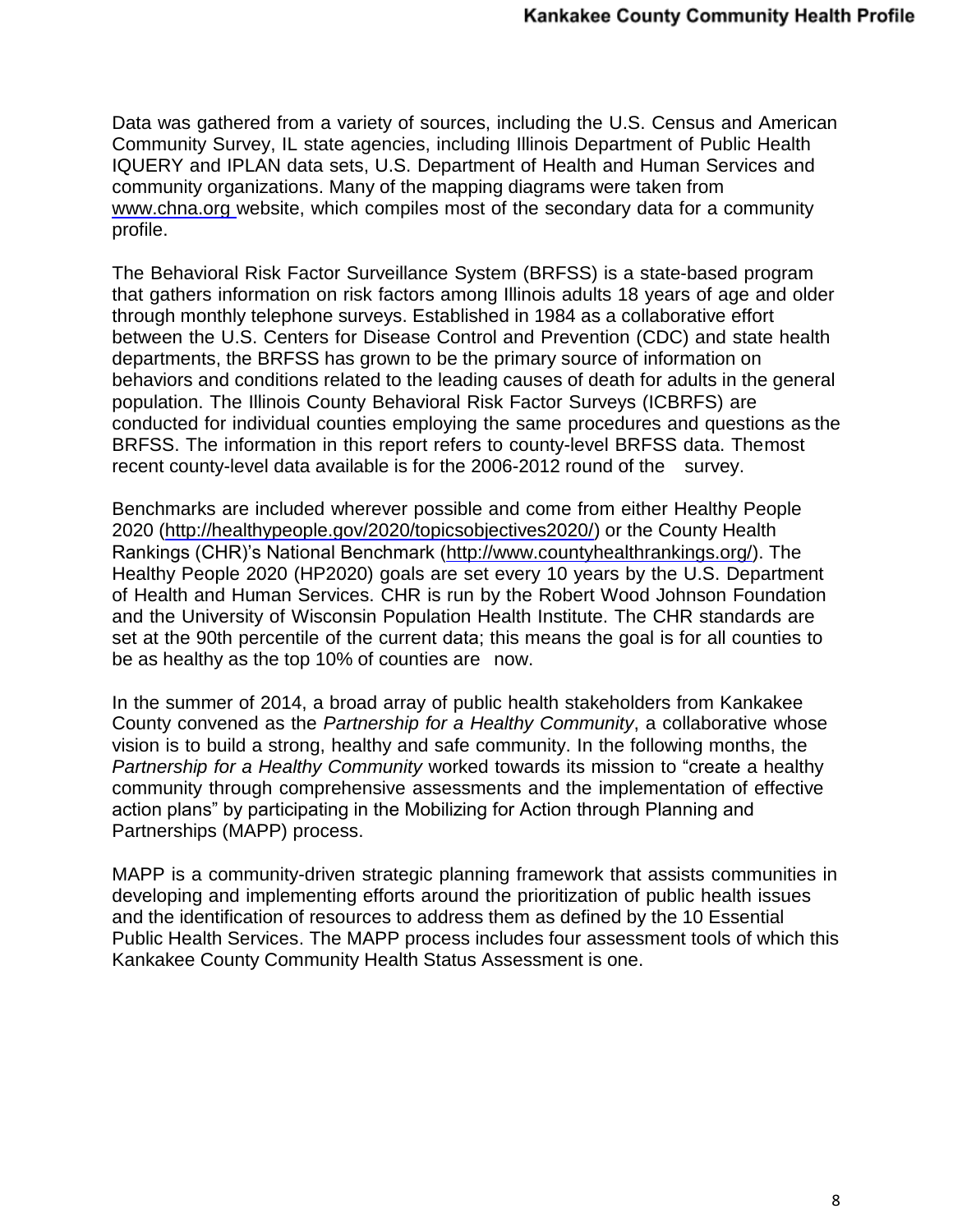#### **MAPP Process Diagram**



County level data from public and proprietary sources (where available) were used. Not all of these data sources break out data at the city, zip code or census tract levels.In addition, some data sources may not be as current or complete as others.

In the summer of 2014, student interns from DePaul University and the University of Illinois at Chicago collected and summarized data in the above categories. This data was compiled into a preliminary report and shared with the Kankakee County partners.

Several meetings were held with the CHNA team to review the data in detail, identify gaps or other data sources needed and finalize the report. This report summarizes thecommunity health profile findings conducted for the population served by Kankakee County. It summarizes the key findings for the community to focus on in developing itscommunity health improvement plan and implementation strategies.

This report is intended for both community dissemination and use in informing the *Partnership for a Healthy Community* as they seek to identify community health and quality of life needs for Kankakee County. Through the MAPP process, this Kankakee County Community Health Status Assessment will help to establish a system to support continuous health status monitoring and to identify challenges and opportunities to shape the health of Kankakee County residents' in the future.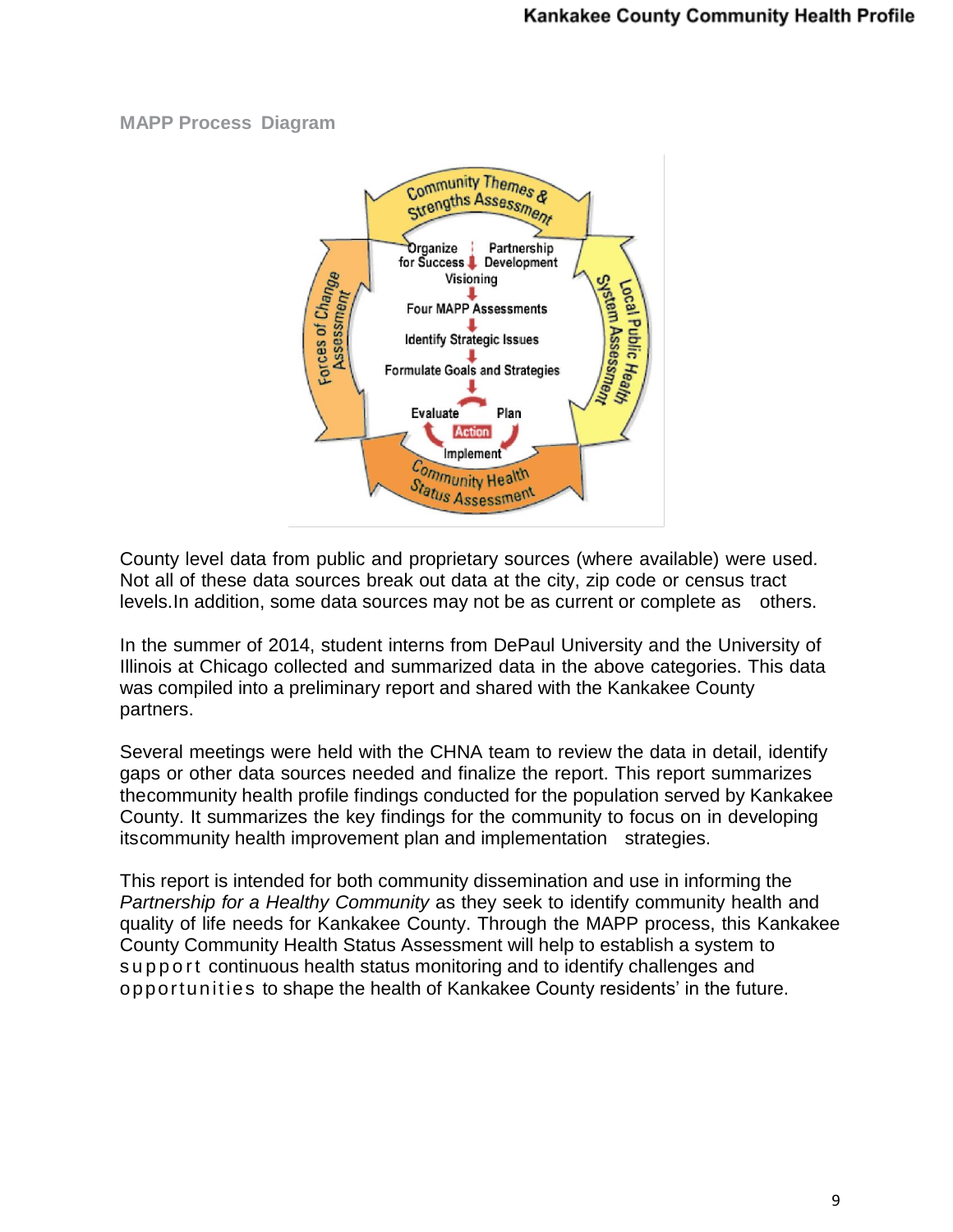## **DEMOGRAPHICS**

#### **Category Definition**

Demographic characteristics include measures of total population as well as percentage of the total population by age group, gender, race and ethnicity, where these populations and subpopulations are located, and the rate of change in population density over time, due to births, deaths and migration patterns.

#### **Population Growth and Estimates**

Since 1990, the population in Kankakee County has increasedsteadily, as depicted in the chartto the right. According to the Decennial Census, 2000-2010, Kankakee County has experienced a 9.3% population change, compared with Illinois (3.3%) and the U.S. (9.7%) in the same period.



*Source: US Census Bureau, American Community Survey.*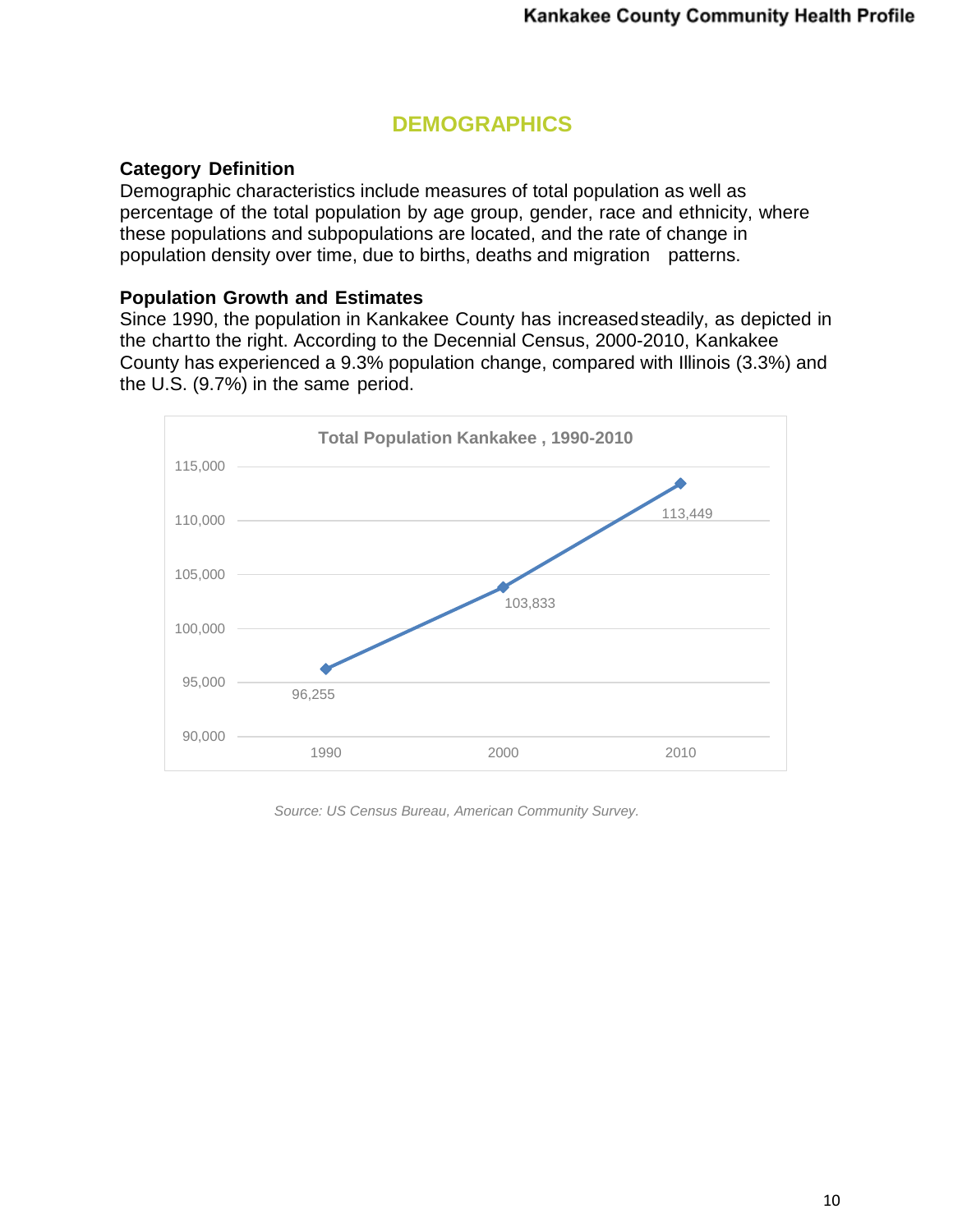### **Population by Age**

From 2000 to 2010, the percentage of the population in the age 65 and over category increased slightly from 13.1% to 13.5% while the "Under 5" categories have reduced slightly from 7.0% to 6.8%.



*Source: US Census Bureau, American Community Survey.* 

## **Population by Age and Sex**

The figure below provides data on the population by age and sex. The greatest differences can be seen in the older category (65 years and above) where females represent a greater percentage (15.0%) then males (10.3%).



*Source: US Census Bureau, American Community Survey, 2008-2012.*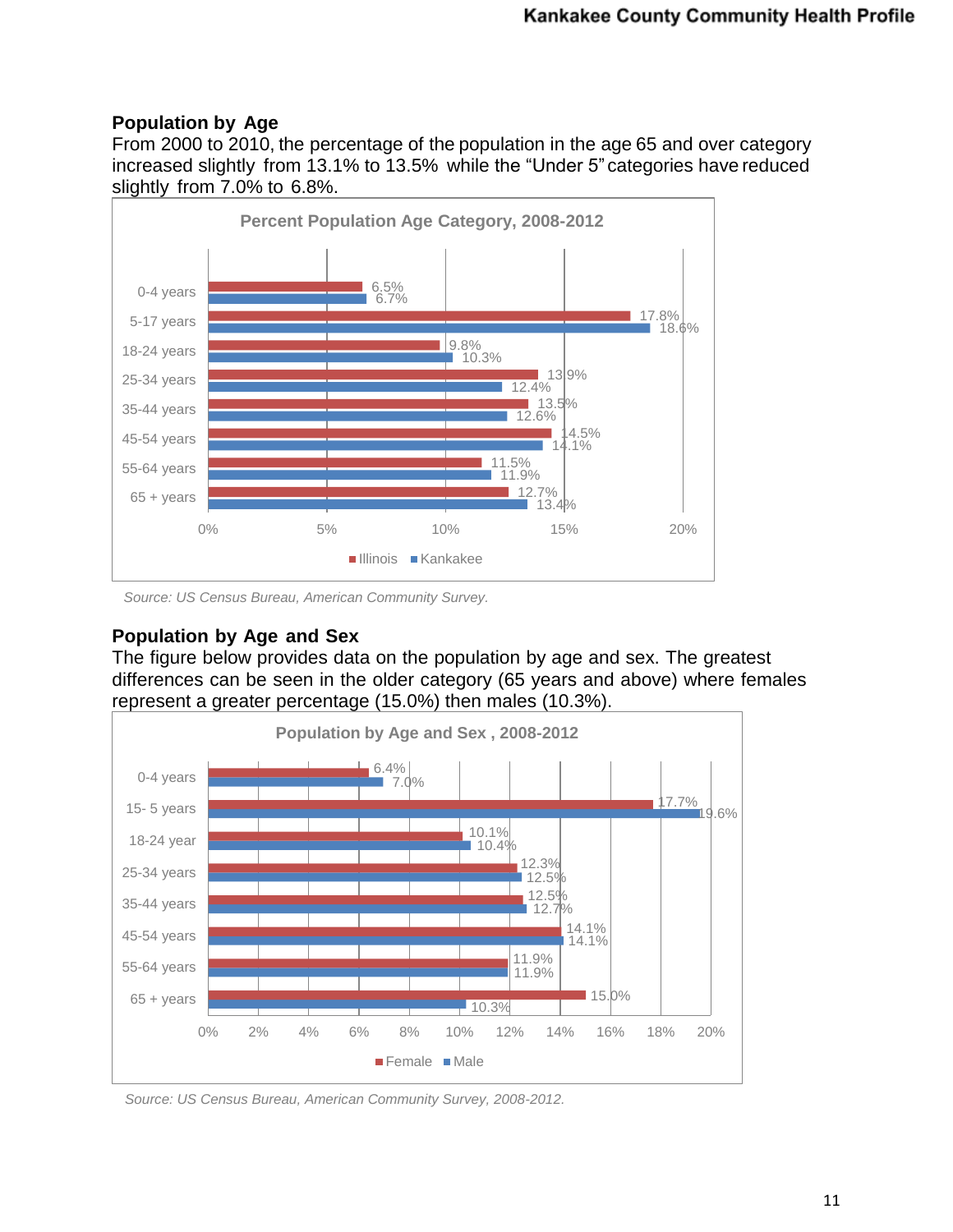### **Age and Sex Distribution of Population**

Consistent with state and national trends, a majority of Kankakee County residents (61.3%) are between the ages of 18 and 64. The median age in Kankakee County is 36.7 years old which is similar to Illinois (36.6) and the U.S.(37.2).



*Source: US Census Bureau, American Community Survey, 2008-2012.*

### **Racial and Ethnic Composition of Population**

The racial and ethnic composition of Kankakee County is shown in the following charts. In 2010, the majority of Kankakee County's population was White (79.3%), followed by Black/African American (14.9%), Asian (1.1%) and American Indian/Alaskan Native (0.2%). The White population decreased from the 2000 Census, while the Black/African American and Asian populations both increased.



*Source: US Census Bureau, American Community Survey, 2008-2012.*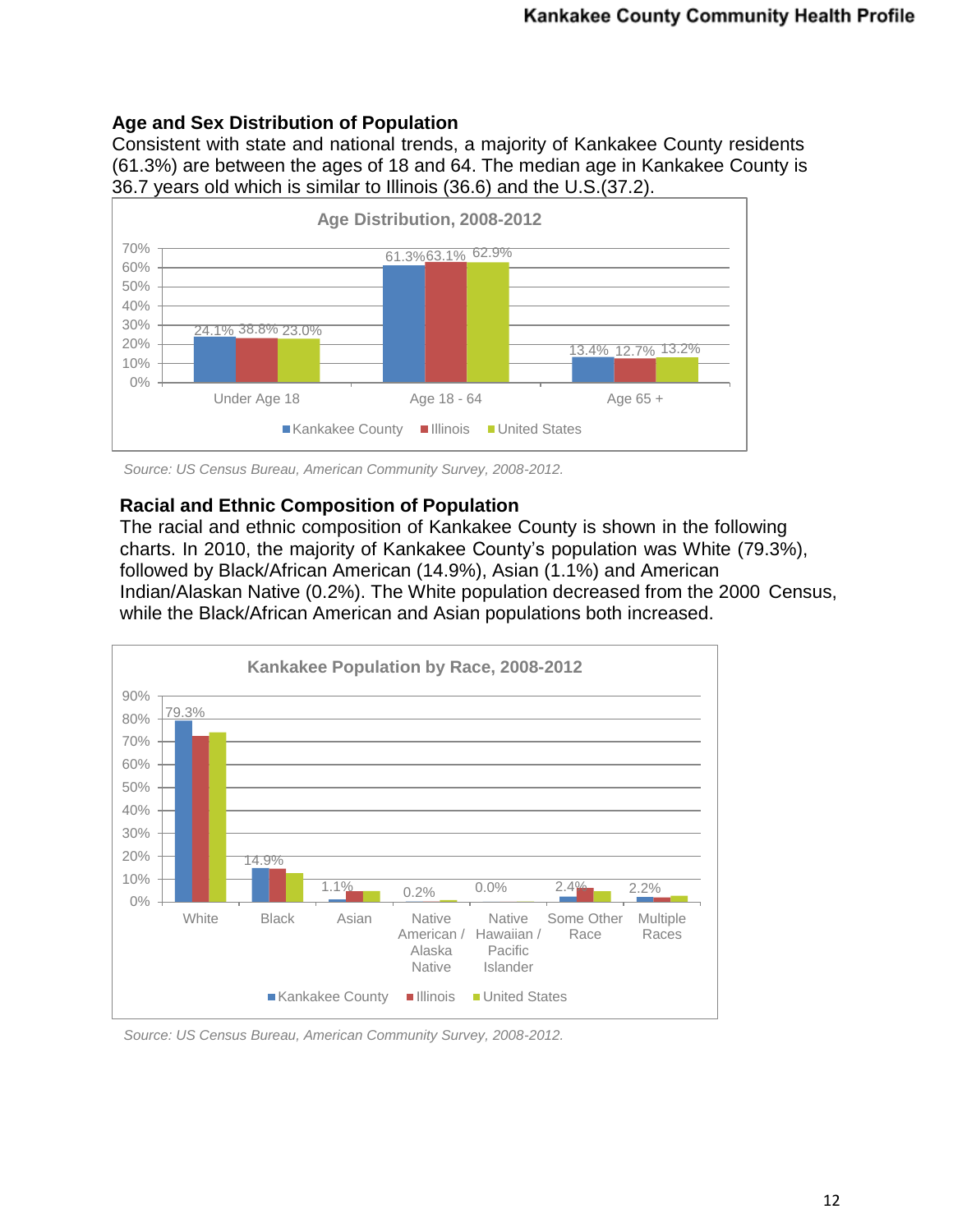## **Hispanic/Latino Population**

There is a smaller percentage of Kankakee County residents (8.9%) who identify themselves as Hispanic/Latino compared to Illinois (15.8%) and the U.S. (16.4%).



The map below shows the regions in Kankakee County with higher concentrations of Hispanic/Latino populations.



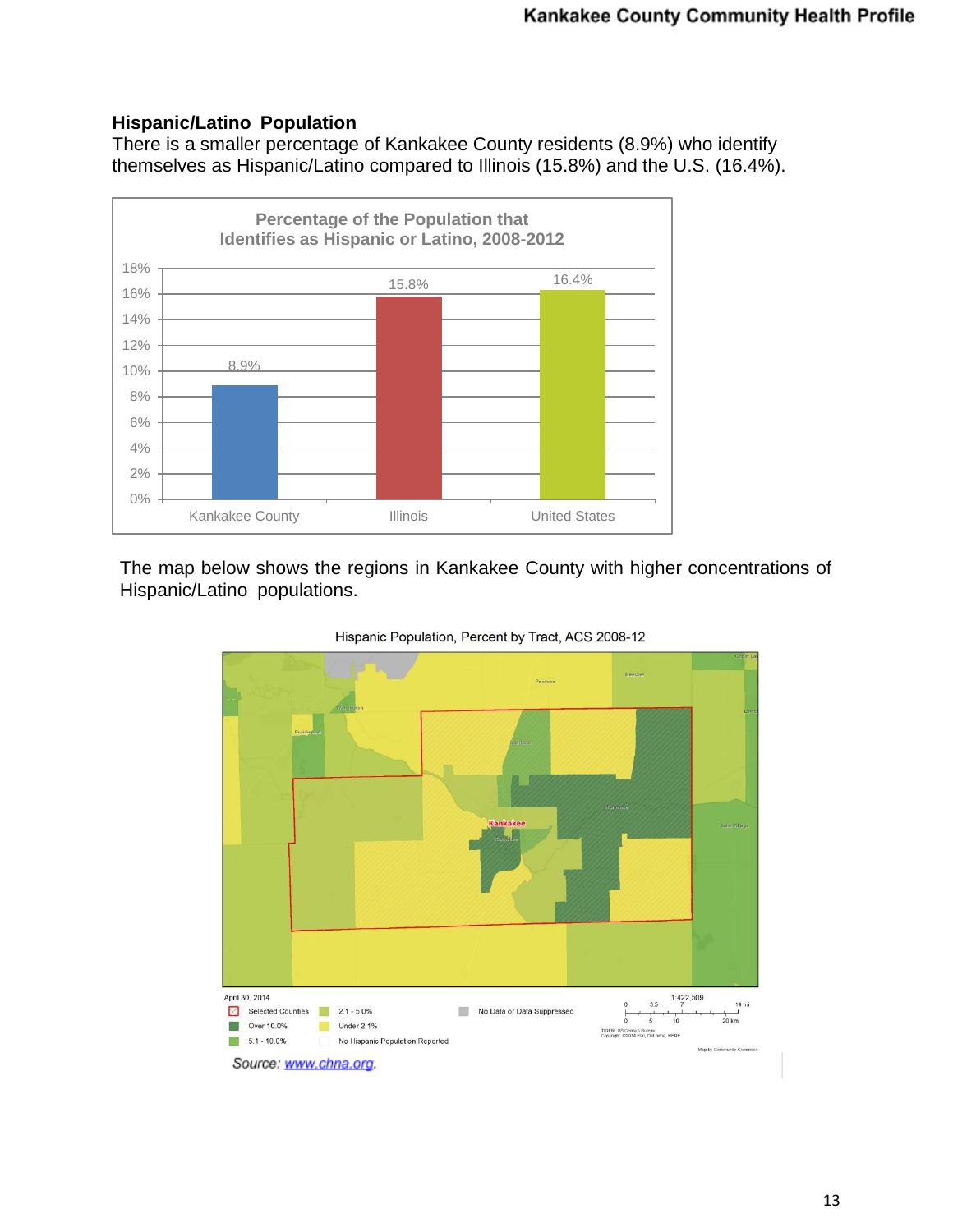#### **Population with Limited English Proficiency**

This indicator reports the percentage of the population aged 5 and older who speak a languageother than English at home and speak English less than "very well." This indicator is relevant because an inability to speak English well creates barriers to healthcare access, provider communications, and health literacy/education. Over3% of Kankakee County's population has limited English proficiency, compared to 9.5% in Illinois and 8.7% in the U.S.



*Source: US Census Bureau, American Community Survey.*

#### **Linguistically Isolated Population**

This indicator reports the percentage of the population aged 5 and older who live in a home in which no person 14 years old and over speaks only English, or in which no person 14 years old and over speak a non-English language and speak English "very well." Kankakee County has a low linguistically isolated population (2.1%) compared toIllinois (5.4%) and the U.S. (4.9%).



*Source: US Census Bureau, American Community Survey.*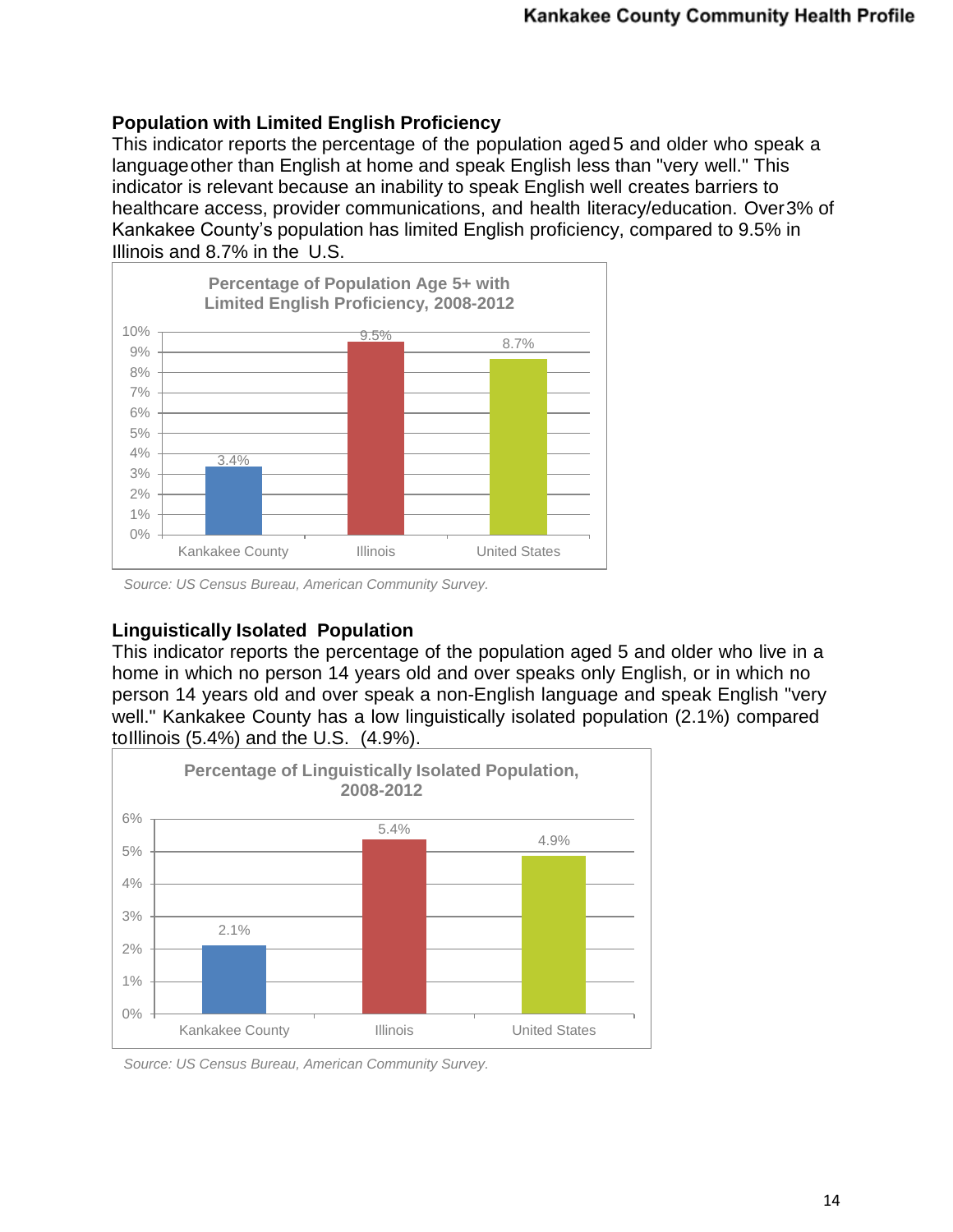## **Urban and Rural Population**

One quarter (24.5%) of Kankakee County's population is considered to be living in rural areas, while 75.5% is living in urban areas. Kankakee County's rural areas are significantly higher than Illinois (11.5%) and the U.S. (19.1%).



*Source: US Census Bureau, American Community Survey.*

#### **Population with Any Disability**

This indicator reports the percentage of the total civilian non-institutionalized population with a disability. This indicator is relevant because disabled individuals comprise a vulnerable population that requires targeted services and outreach by providers. Fourteen percent of Kankakee County's population is considered to have adisability, which is greater than Illinois (10.3%) and the U.S. (12.0%).



*Source: Decennial Census, 2010.*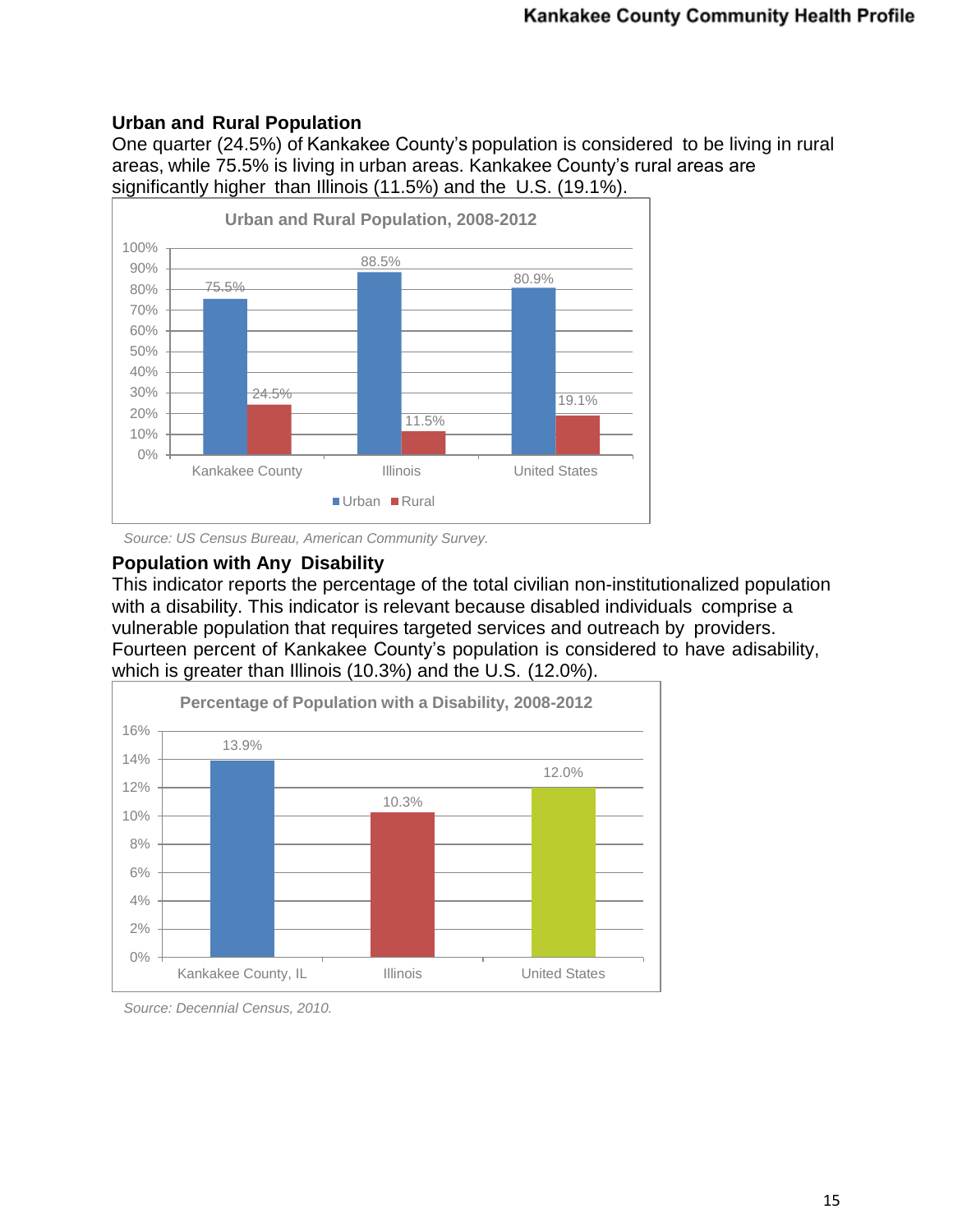## **SOCIOECONOMICS**

#### **Category Definition**

Socioeconomic characteristics include measures that have been shown to affecthealth status such as income, education, employment, and the proportion of the population represented by various levels of these variables.

#### **Median Household Income**

The median household income in Kankakee County is \$33,160 which is about half of Illinois' median household income of \$56,853.

#### **Persons Living in Poverty**

In 2012, over 16% of Kankakee County residents were living at or below the federal poverty level. *(Note: the government's definition of poverty is based on total income received. For example, the poverty level for 2012 was set at an annual income of \$23,050 for a family of four.)*

Population in poverty is considered a key driver of health status. The graphs to the right reports percentages of population and child poverty in Kankakee County compared to Illinois and the U.S.

Kankakee County's total population in poverty (16.1%) is higher than Illinois (13.7%) and the U.S. (14.9%).

The child poverty rate in Kankakee County is significantly higher (23.4%) when compared to Illinois (19.3%) and the U.S. (20.8%). *(Note: In 2010, the poverty line was set at \$11,170for a single person and \$23,050 for afamily of four with two children.*



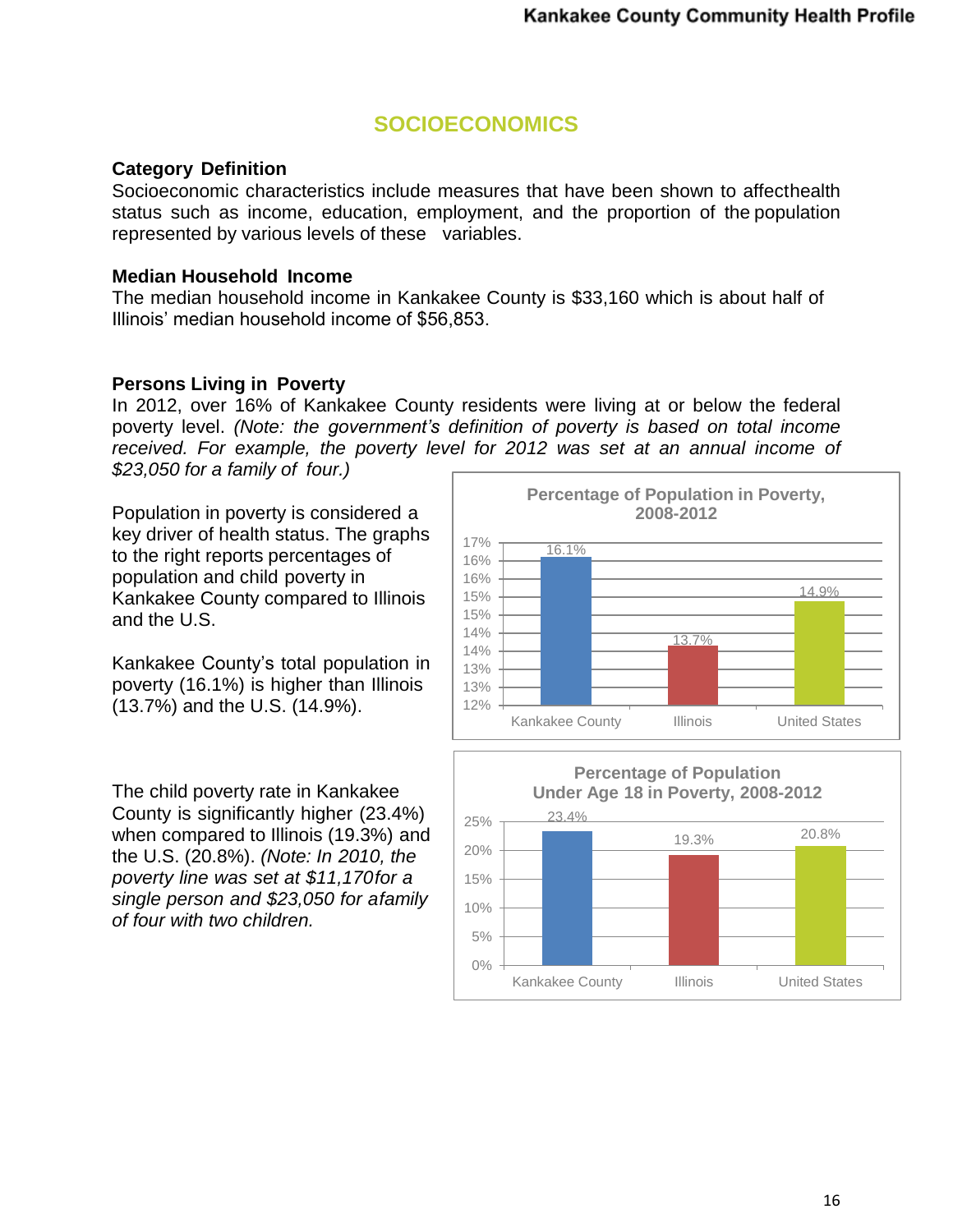### **Population in Poverty by Race**

Disparities are shown when you lookat the population in poverty by race.Over 40% of the African American and Some Other Race population inKankakee County is living in poverty,compared to other races as shown in the chart to the right. These poverty disparities are significantly higher thanboth Illinois and the U.S.



*Source: US Census Bureau, American Community Survey.*

### **Students Eligible forFree and Reduced Price Lunch**

Within Kankakee County, 9,772 public school students (50.2%) are eligible for free or reduced price lunch out of 19,449 total students enrolled.This indicator is relevant because it assesses vulnerable populations which are more likely to have multiple health access,health status, and social support needs. Additionally, when combined with poverty data, providers can use this measure to identify gaps in eligibility and enrollment. Thisnumber is significantly higher than Illinois (44.2%) and U.S. (48.3%)



*Source: National Center for Education Statistics, NCES - Common Core of Data.*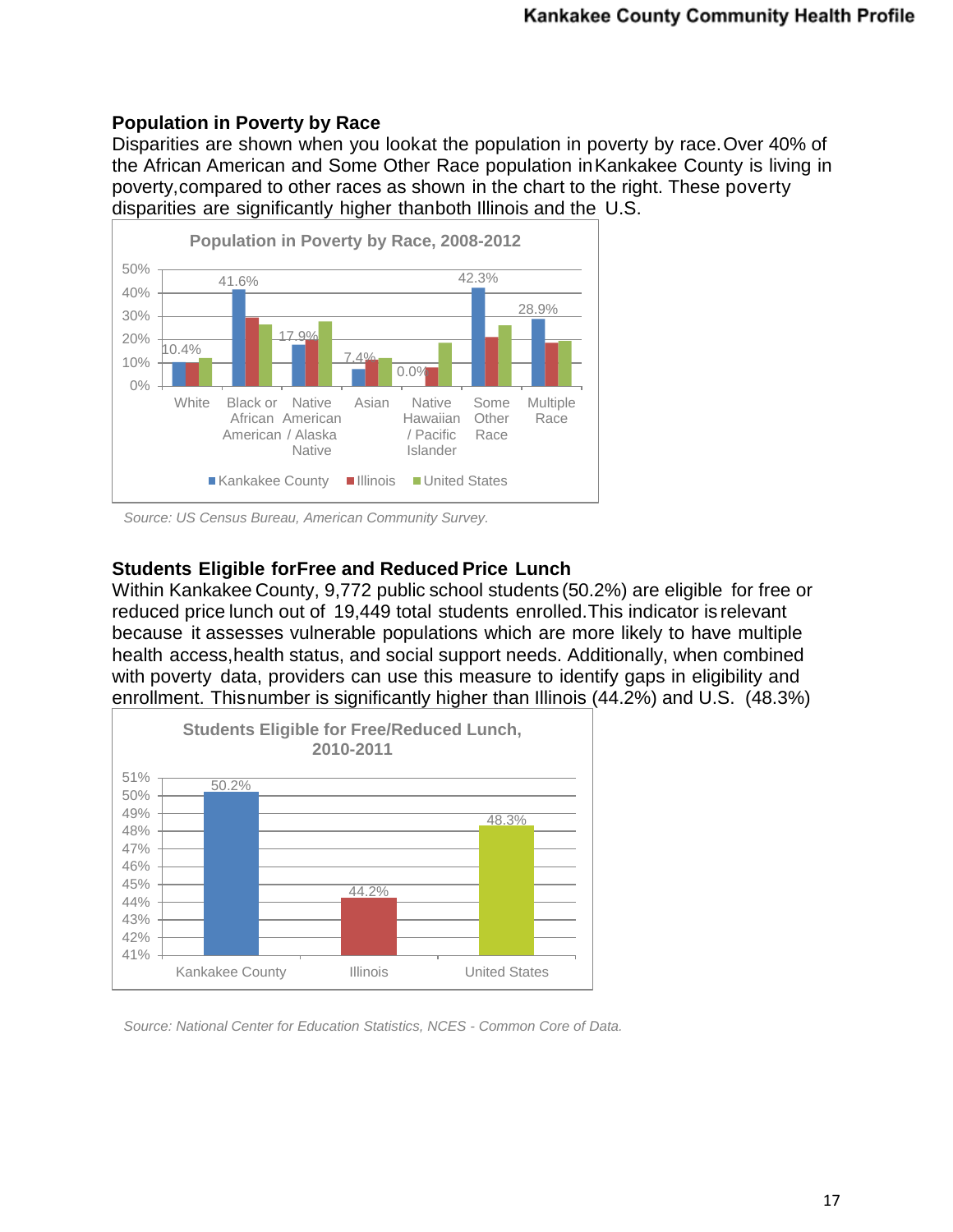#### **Unemployment**

The unemployment rate in Kankakee County reflects the state of the economy. The June2014 Kankakee County unemployment rate was 11.3%,compared to 9.2% in Illinois and 7.4% in the U.S. Kankakee County's unemployment rate has been consistently higher than Illinois and the U.S. for thepast 10 years as shown in the chart to the right.



*Source: US Department of Labor, Bureau of Labor Statistics.*

#### **Educational Attainment**

The percentage of educational attainment in Kankakee County is consistent compared to Illinois and the U.S. in looking at residents with or without a high school diploma. Thepercentage of Kankakee County residents with an Associate's degree (25.9%) is lowerthan both Illinois (38.4%) and the U.S. (36.2%).



*Source: US Census Bureau, American Community Survey.*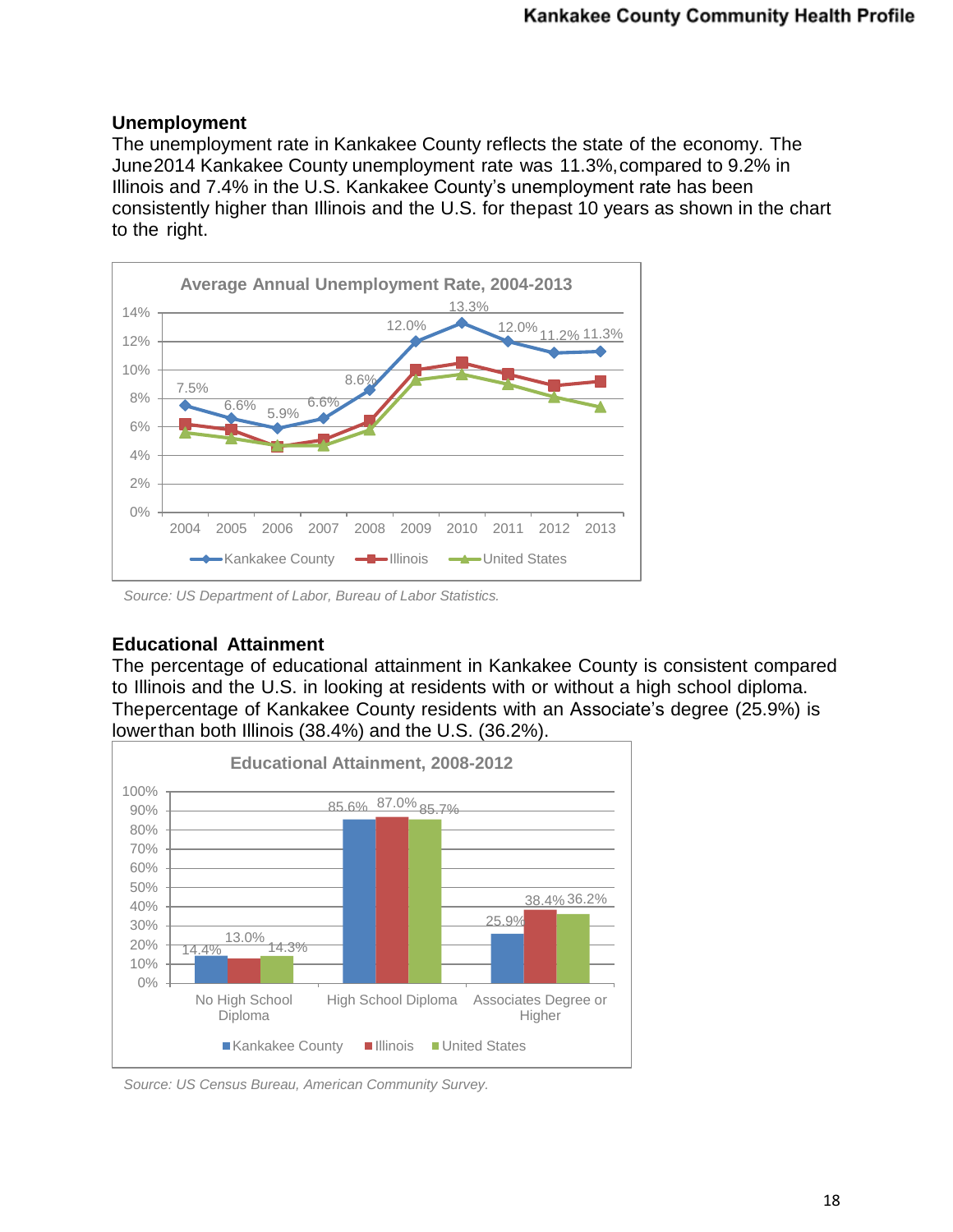#### **Population Receiving Medicaid**

This indicator is relevant becauseit assesses vulnerable populationswhich are more likely to have multiple health access, health status, and social support needs; when combined with poverty data,providers can use this measure toidentify gaps in eligibility and enrollment. In Kankakee County, almost a quarter of residents (23.2%) are receiving Medicaid benefits, compared to 19.4% in Illinois and 19.6% in the U.S.



*Source: US Census Bureau, American Community Survey.*

#### **Uninsured Population**

The lack of health insurance is considered a key driver of health status. This indicator is relevant because lack of insurance is a primary barrier to healthcare access including regular primary care, specialty care and other health services that contribute to poor health status. The table below depicts the uninsured rate of Kankakee County compared to peer counties. Kankakee's percentage of uninsured population (12.3%) iscomparable to Illinois (12.9%) and lower than the U.S. (14.9%).



*Source: US Census Bureau, American Community Survey.*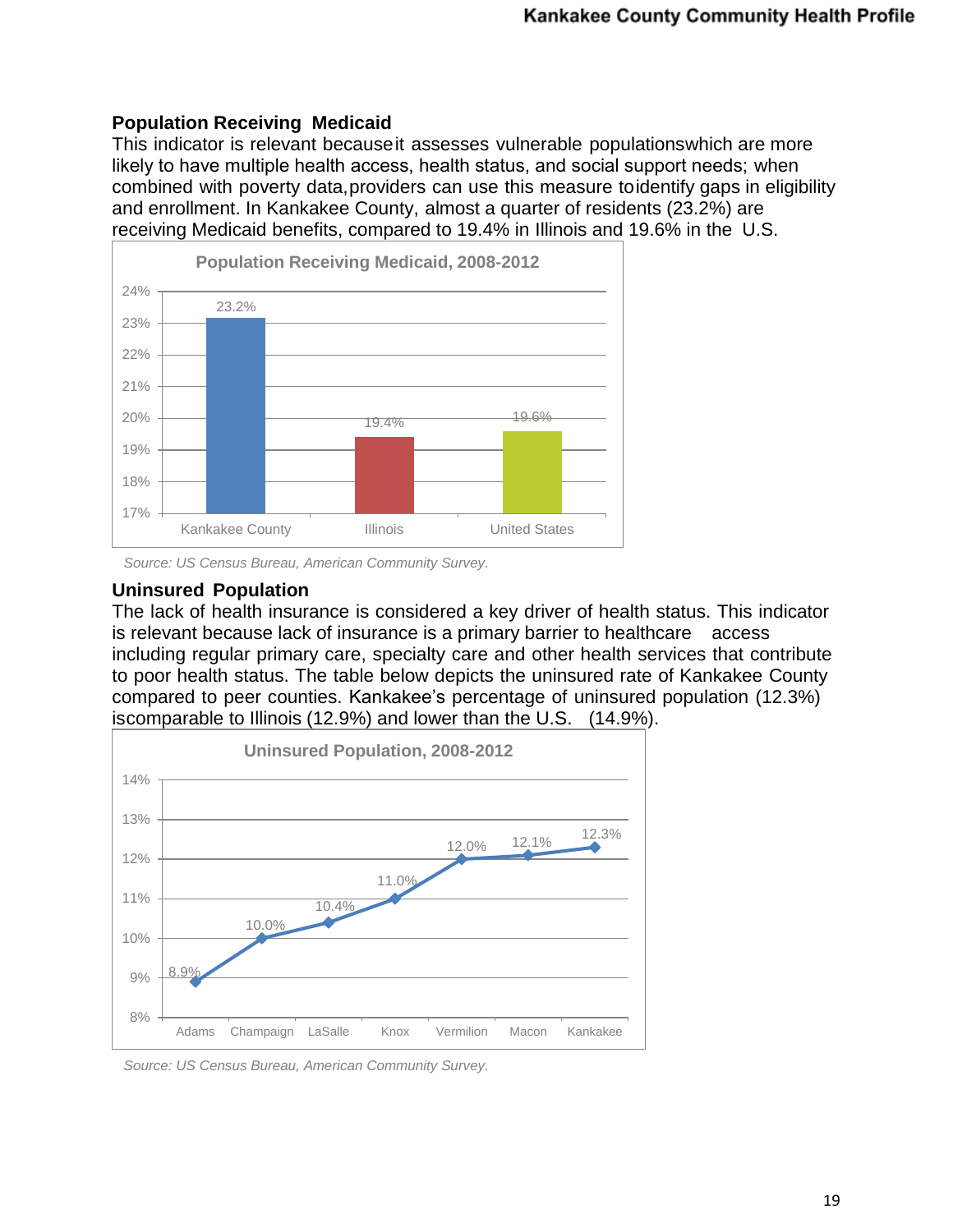## **HEALTH RESOURCE AVAILABILITY**

### **Category Definition**

This category represents factors associated with health system capacity which may include both the number of licensed and credentialed personnel and the physical capacity of health facilities. In addition, the category of health resources includes measures of access, utilization, cost and quality of healthcare and prevention services.Service delivery patterns and roles of public and private sectors as payers and/or providers may also be relevant. Kankakee County is ranked 91<sup>st</sup> out of 120 counties in Illinois by the County Health Rankings and Roadmaps. This low ranking is a combination of Health Outcomes and Health Behaviors, many of which are directly correlated to the Health Resource Availability explained below.

#### **Medical Resources**

| <b>Resource Name/Type</b>                           | <b>Number</b>  |
|-----------------------------------------------------|----------------|
| <b>Hospitals</b>                                    | 2              |
| Presence St. Mary's Medical Center                  |                |
| Riverside Medical Center                            |                |
| <b>Health Centers</b>                               | 2              |
| <b>Aunt Martha's</b>                                |                |
| Kankakee Community Health Center                    |                |
| <b>Mental Health Offices</b>                        | $\overline{2}$ |
| Division of Mental Health - Region One South        |                |
| <b>Helen Wheeler Center</b>                         |                |
| <b>Kankakee County Health Department</b>            | 1              |
| <b>Kankakee County Coalition Against Domestic 1</b> |                |

#### **Access to Primary Care**

This indicator reports the numberof primary care physicians per 100,000 population. This indicator is relevant because a shortage of health professionals contributes to access and healthstatus issues.

Kankakee County has a much lower number of primary carephysicians (51.5) available to residents compared to Illinois (96.0) and the U.S.(85.8).



*Source: US Department of Health & Human Services, Health Resources and Services Administration, Area Health Resource File.*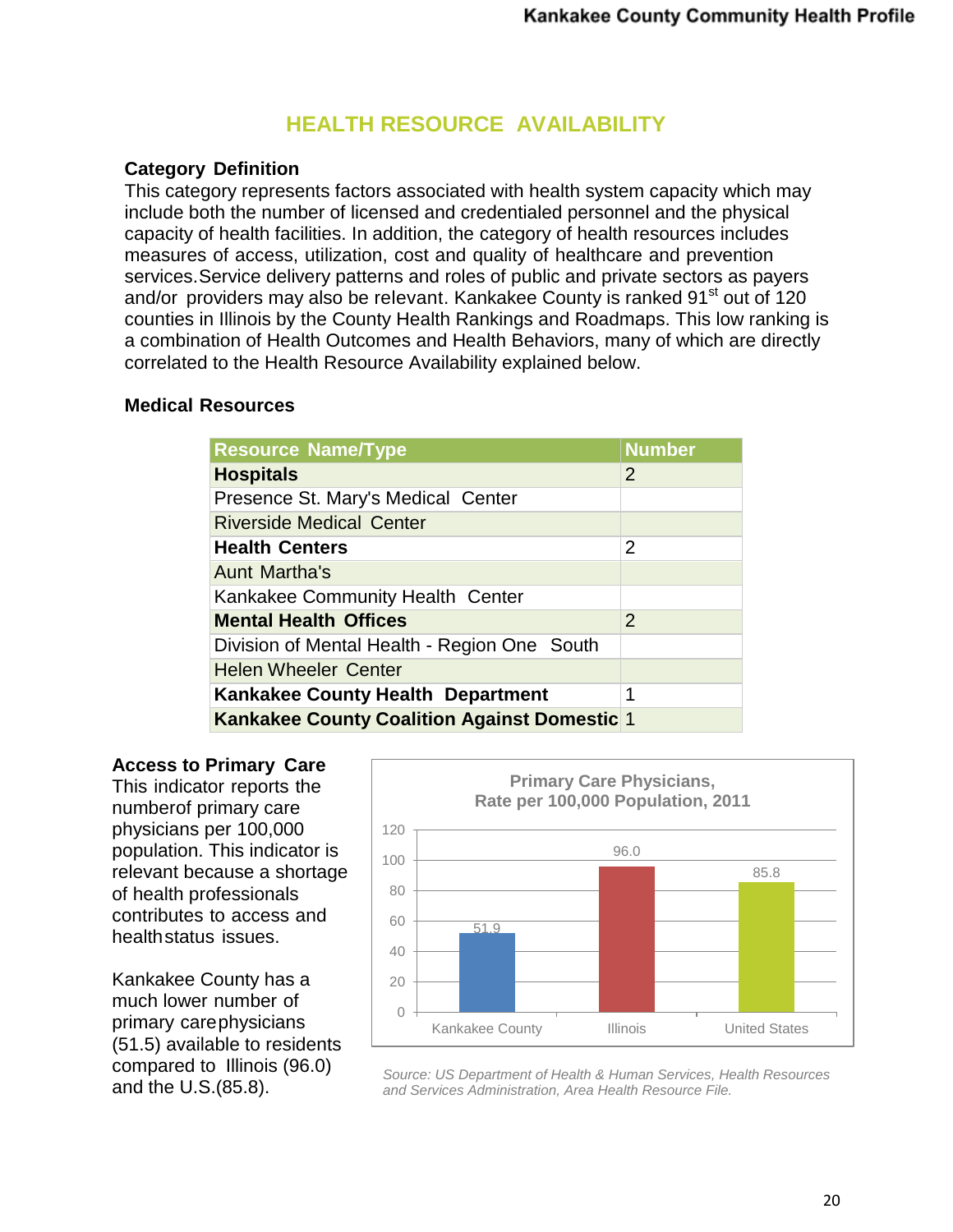### **Population Living in a Health Professional Shortage A r e a**

This indicator reports the percentage of the population thatis living in a geographic area designated as a "Health Professional Shortage Area" (HPSA), defined as having a shortage of primary medical care, dental or mental health professionals. This indicator is relevant because a shortage of health professionals contributes to access and health status issues. Over 45% of Kankakee County residents are living in a HPSA compared to both Illinois (37.0%) and the U.S. (37.6%).



*Source: US Department of Health & Human Services, Health Resources and Services Administration, Health Professional Shortage Areas.*

## **Preventable Hospital Visits**

This indicator reports the discharge rate (per 1,000 Medicare enrollees) for conditions that are ambulatory care sensitive (ACS). ACS conditions include pneumonia, dehydration, asthma, diabetes, and other conditions which could have been prevented if adequate primary care resources were available and accessed by those patients. This indicator is relevant because analysis of ACS discharges allows demonstrating a possible "return on investment" from interventions that reduce admissions (for e x a m p l e, for uninsured or Medicaid patients) through better access to primary care resources.

The chart to the right shows that Kankakee County's ambulatory care sensitive condition discharge rate (78.3) is much higher than both Illinois (75.0) and the U.S. (66.5).



*Source: Dartmouth College Institute for Health Policy & Clinical Practice, Dartmouth Atlas of Health Care.*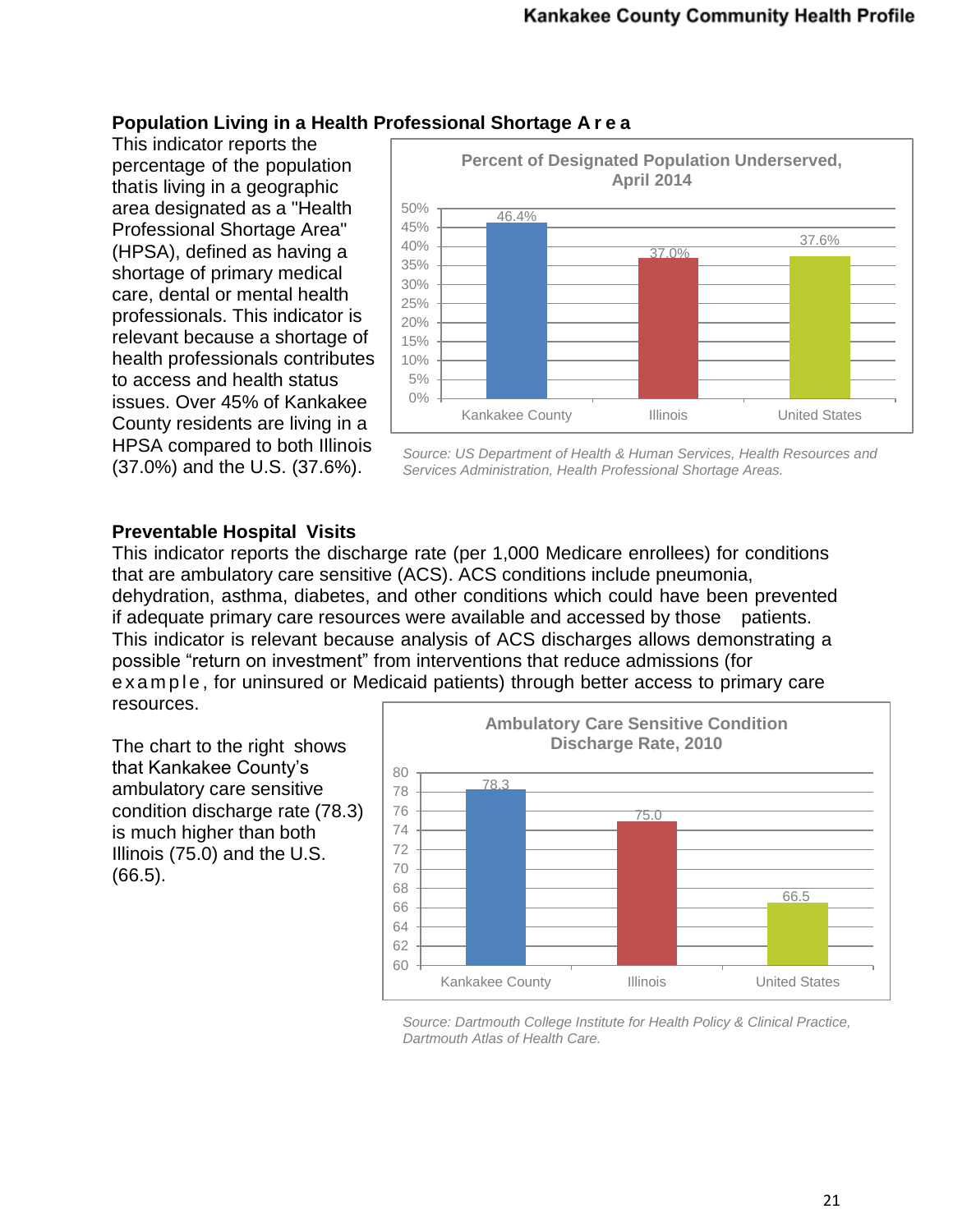## **QUALITY OF LIFE**

#### **Category Definition**

Quality of life is defined as "an overall sense of well-being when applied to an individual" and a "supportive environment when applied to a community" (Moriarty, 1996). While some dimensions of quality of life can be quantified using indicators, research has shown that it can be related to determinants of health and community well-being.

#### **Park Access**

This indicator reports the percentage of population living within 1/2 mile of a park. Thisindicator is relevant because access to outdoor recreation encourages physical activityand other healthy behaviors. Over half of Kankakee County residents live within 1/2 mile of a park, compared to over 50% in Illinois and 38% in the U.S.

|                        | 2010 Census | <b>Mile of a Park</b> | Total Population, Population Within 1/2 Percent Within 1/2<br><b>Mile of a Park</b> |
|------------------------|-------------|-----------------------|-------------------------------------------------------------------------------------|
| <b>Kankakee County</b> | 113.449     | 61,433                | 54.2%                                                                               |
| <b>Illinois</b>        | 12,830,632  | 7,024,779             | 54.8%                                                                               |
| <b>United States</b>   | 308,745,538 | 112,471,792           | 38.0%                                                                               |

*Source: ESRI Map Gallery: 2013. OpenStreetMap: 2013.* 

#### **Recreational and Exercise Facility Access**

This indicator reports the number per 100,000 population of recreation and fitness facilities as defined by North American Industry Classification System (NAICS) Code 713940. This indicator is relevant because access to recreation and fitness facilities encourages physical activity and other healthy b e h a v i o r s .

|                        | <b>Total Population,</b><br>2010 Census | <b>Number of</b><br><b>Establishments</b> | <b>Establishments, Rate</b><br>per 100,000 |
|------------------------|-----------------------------------------|-------------------------------------------|--------------------------------------------|
| <b>Kankakee County</b> | 113.449                                 | 12                                        | 10.58                                      |
| <b>Illinois</b>        | 12,830,632                              | 1,290                                     | 10.05                                      |
| <b>United States</b>   | 308,745,538                             | 29,511                                    | 9.44                                       |

*Source: US Census Bureau, County Business Patterns: 2012.* 

#### **Use of Public Transportation**

This indicator reports the percentage of population using public transportation as their primary means of commute to work. Public transportation includes buses or trolley buses, streetcars or trolley cars, subway or elevated rails, and ferryboats.

|                      | <b>Total</b><br><b>Population</b><br><b>Employed Age</b> | <b>Population Using</b><br><b>Public Transit for</b><br><b>Commute to Work</b> | <b>Population Using</b><br><b>Public Transit for</b><br><b>Commute to Work</b> |
|----------------------|----------------------------------------------------------|--------------------------------------------------------------------------------|--------------------------------------------------------------------------------|
| Kankakee<br>County   | 48.989                                                   | 979                                                                            | 2.0%                                                                           |
| <b>Illinois</b>      | 5,926,796                                                | 516,053                                                                        | 8.7%                                                                           |
| <b>United States</b> | 139,893,632                                              | 6,967,689                                                                      | 5.0%                                                                           |

*Source: US Census Bureau, County Business Patterns: 2012.*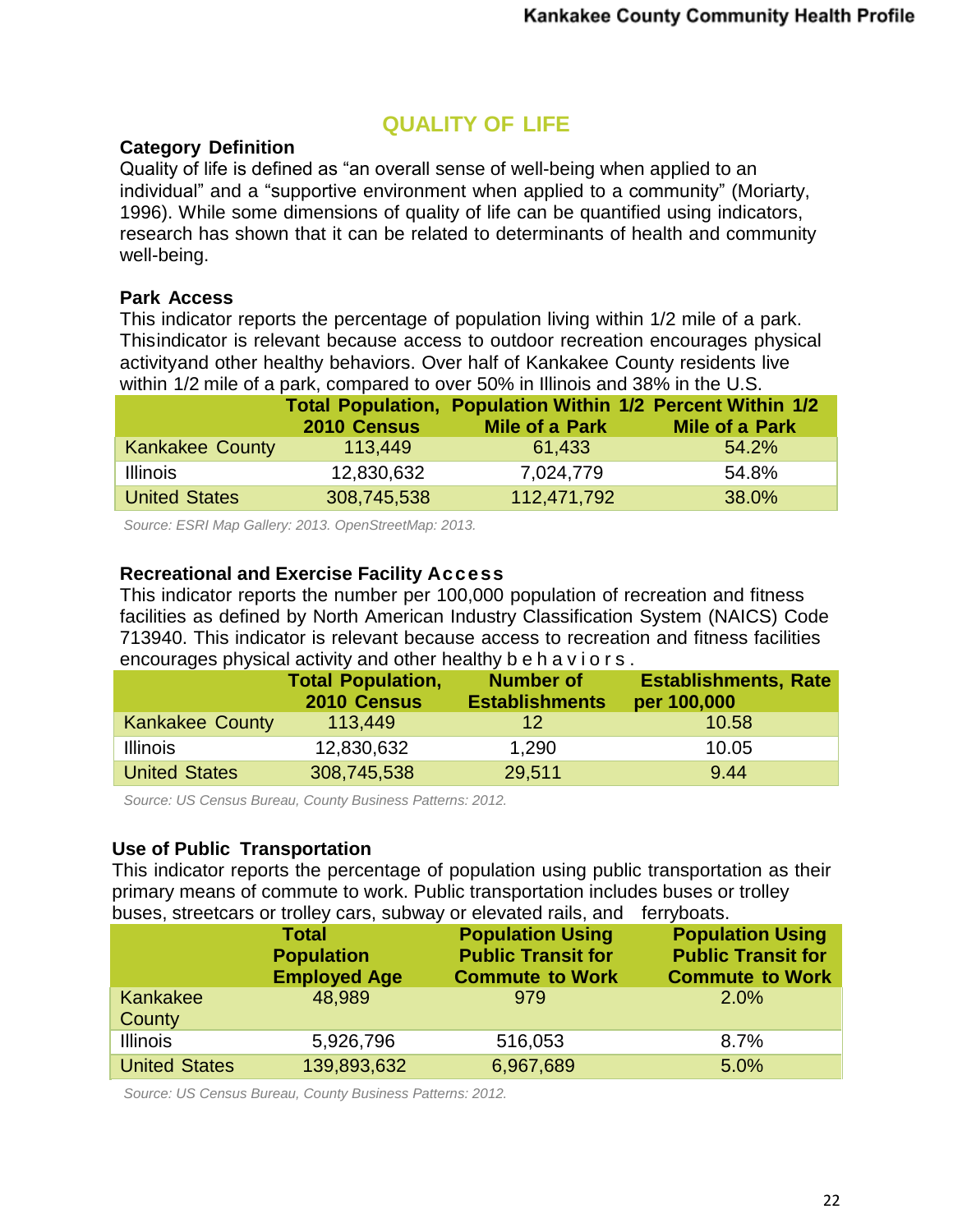## **BEHAVIORAL RISK FACTORS**

#### **Category Definition**

Risk factors in this category include behaviors which are believed to cause, or to be contributing factors to, injuries, disease and death during youth and adolescence and significant morbidity and mortality in later life.

#### **General Health in Adults**

In Kankakee County, 18.0% of adults age 18 and older self-report having poor or fair health in response to the question; "Would you say thatin general your health is excellent, very good, good,fair, or poor?" The number of adults in Kankakee County reporting poor general healthis higher than both Illinois (15.1%) and the U.S. (15.7%).



*Source: Centers for Disease Control and Prevention, Behavioral Risk Factor Surveillance System.*

#### **Obesity**

This indicator reports the percentage of adults aged 20 and older who self-report that they have a Body Mass Index (BMI) greater than 30.0 (obese). This indicator is relevant because excess weight is a prevalent problemin the U.S.; it indicates an unhealthy lifestyle and puts individuals at risk for further health issues. Kankakee County has a higher population identified as obese (32.4%) compared to Illinois (27.4%) and the U.S. (27.3%).



*Source: Centers for Disease Control and Prevention, National Center for Chronic Disease Prevention and Health Promotion, Diabetes Atlas.*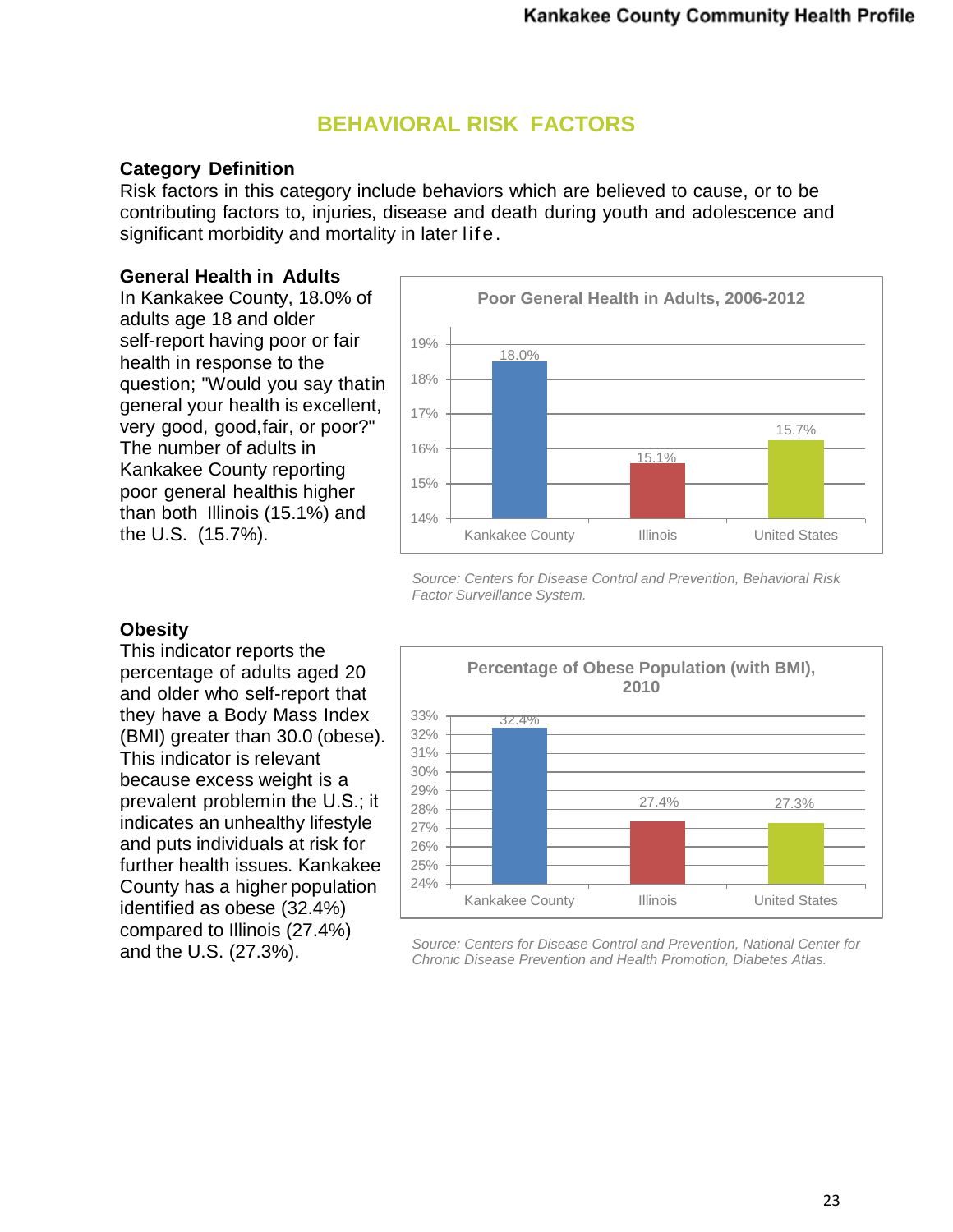### **Overweight**

This indicator reports the percentage of adults (age 18 and over) who self-report that they have a Body Mass Index (BMI) between 25.0 and 30.0 (overweight). Kankakee County has 28.1% of its adult population considered overweight which is significantly higher than Illinois (36.4%) and the U.S. (36.3%).

Looking at both the obesity and overweight indicators, over half of Kankakee County residents (60.5%) are considered either overweight or obese.



*Source: Centers for Disease Control and Prevention, Behavioral Risk Factor Surveillance System.*

### **Fruit and Vegetable Consumption**

In Kankakee County, almost 80% of adults over the age of 18 are consuming less than 5 servings of fruits and vegetables each day. This indicator is relevant because currentbehaviors are determinants of future health, and because unhealthy eating habits maycause significant health issues, such as obesity and diabetes. Kankakee County has ahigher adult population not eating the recommended servings of fruits and vegetables compared to Illinois (76.3%) and the U.S. (75.7%).



*Source: Centers for Disease Control and Prevention, Behavioral Risk Factor Surveillance System: 2005-09. Accessed via the Health Indicators Warehouse.*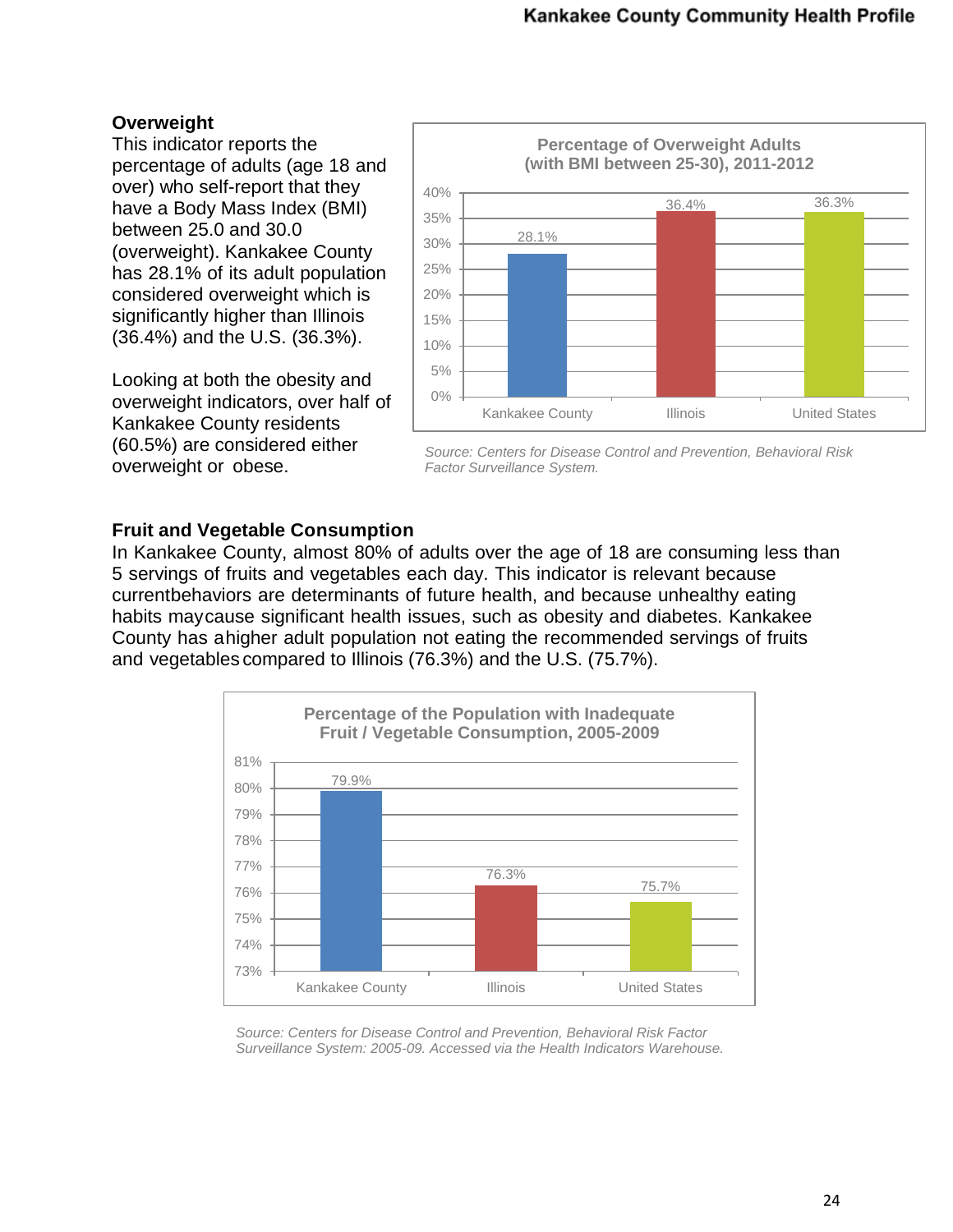#### **Physical Activity in Adults**

Within Kankakee County, over a quarter of adults aged 20 and older self-report no leisure time for activity, based on the question: "During thepast month, other than your regularjob, did you participate in any physicalactivities or exercises such as running, calisthenics, golf, gardening, or walkingfor exercise?". This is slightly higher than Illinois (23.4%) and the U.S. (23.4%).

#### **Dental Health in Adults**

This indicator reports the percentage ofadults age 18 and older who self-reportthat six or more of their permanentteeth have been removed due to toothdecay, gum disease, or infection.

The percentage of adults in KankakeeCounty (18.9%) who a selfreported poor health outcome between 2006 and 2010 was higher than both Illinois(14.7%) and the U.S. (15.7%). This could directly relate to the percentageof adults

who say they have not visited a dentist, dental hygienist or dental clinic within the past year as shown below.



*Source: Centers for Disease Control and Prevention, National Center for Chronic Disease Prevention and Health Promotion, Diabetes Atlas.*



*Source: Centers for Disease Control and Prevention, Behavioral Risk Factor Surveillance System: 2006-10.* 



*Source: Centers for Disease Control and Prevention, Behavioral Risk Factor Surveillance System: 2006-10.*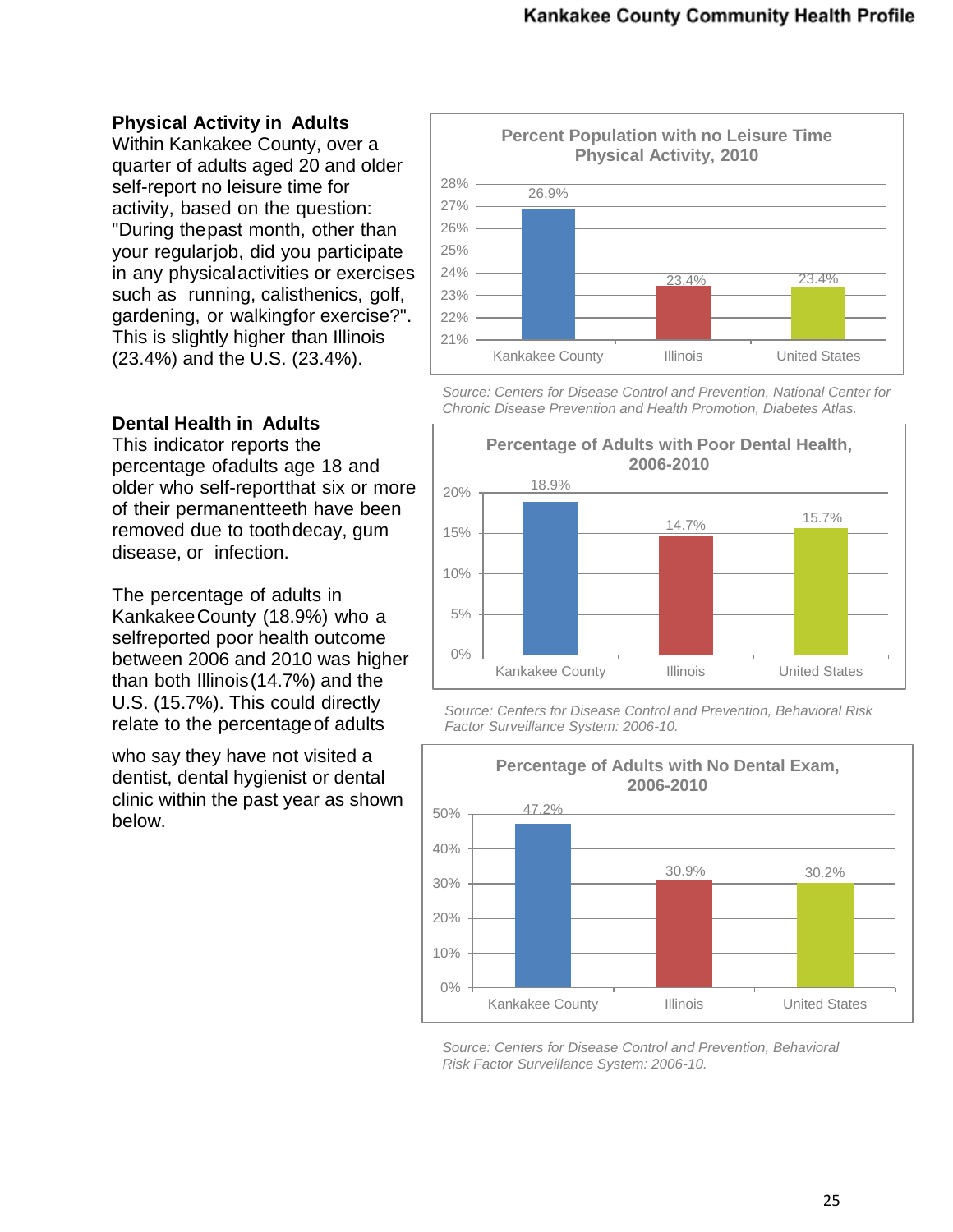#### **Current Adult Smokers**

In Kankakee County, 26.3%, of adults age 18 or older self-report currently smoking cigarettes some days or every day. This indicator is relevant because tobacco use is linked to leading causes of death such as cancer and cardiovascular disease. The number of current smokers in Kankakee County is significantly higher than in Illinois (18.4%) and the U.S. (18.1%).



*Source: Centers for Disease Control and Prevention, Behavioral Risk Factor Surveillance System.*

#### **Alcohol Use by Adults**

This indicator reports the percentage of adults aged 18 and older who self-report heavy alcohol consumption (defined as more than two drinks per day on average for men and one drink per day on average for women). This indicator is relevant because current behaviors are determinants of future health and this indicator may illustrate a cause of significant health issues, such as cirrhosis, cancers, and untreated mental and behavioral health needs. Over ten percent of Kankakee County's adults report heavy alcohol consumption compared to Illinois (20.4%) and the U.S. (16.9%).



*Source: Centers for Disease Control and Prevention, Behavioral Risk Factor Surveillance System.*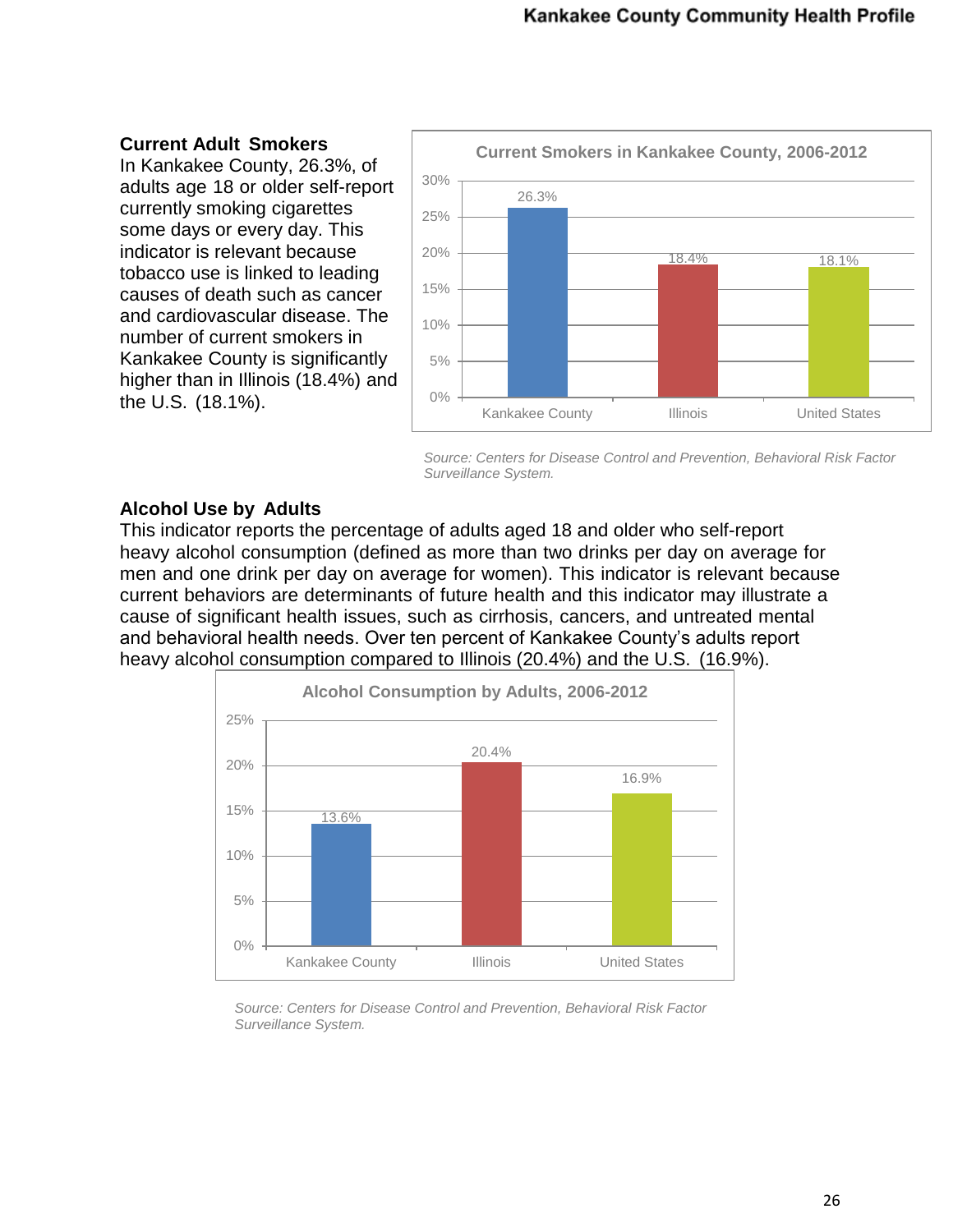## **ENVIRONMENTAL HEALTH**

#### **Category Definition**

The physical environment directly impacts health and quality of life. Clean air and water, as well as safely prepared food, are essential to physical health. Exposure to environmental substances such as lead or hazardous waste increases risk for preventable disease. Unintentional home, workplace, or recreational injuries affect all age groups and may result in premature disability or mortality.

The County Health Rankings and Roadmap [\(www.countyhealthrankings.org\)](http://www.countyhealthrankings.org/) has several indicators that measure factors about a community's physical environment – including the built environment (human-made resources designed to support human activity) and quality of the environment (clean air and water being prerequisites for health). Kankakee County has ranked 82<sup>nd</sup> out of 102 Illinois counties in this category.

#### **Air Quality – Particulate Matter**

This indicator reports the percentage of days with particulate matter 2.5 levels above the National Ambient Air Quality Standard (35 micrograms per cubic meter) per year, calculated using data collected by monitoring stations and modeled to include counties where no monitoring stations occur. This indicator is relevant because poor air quality contributes to respiratory issues and overall poor health. Kankakee County is slightly higher than Illinois (1.1%) and the U.S. (1.2%) as shown below.



*Source: Centers for Disease Control and Prevention, National Environmental Public Health Tracking Network.*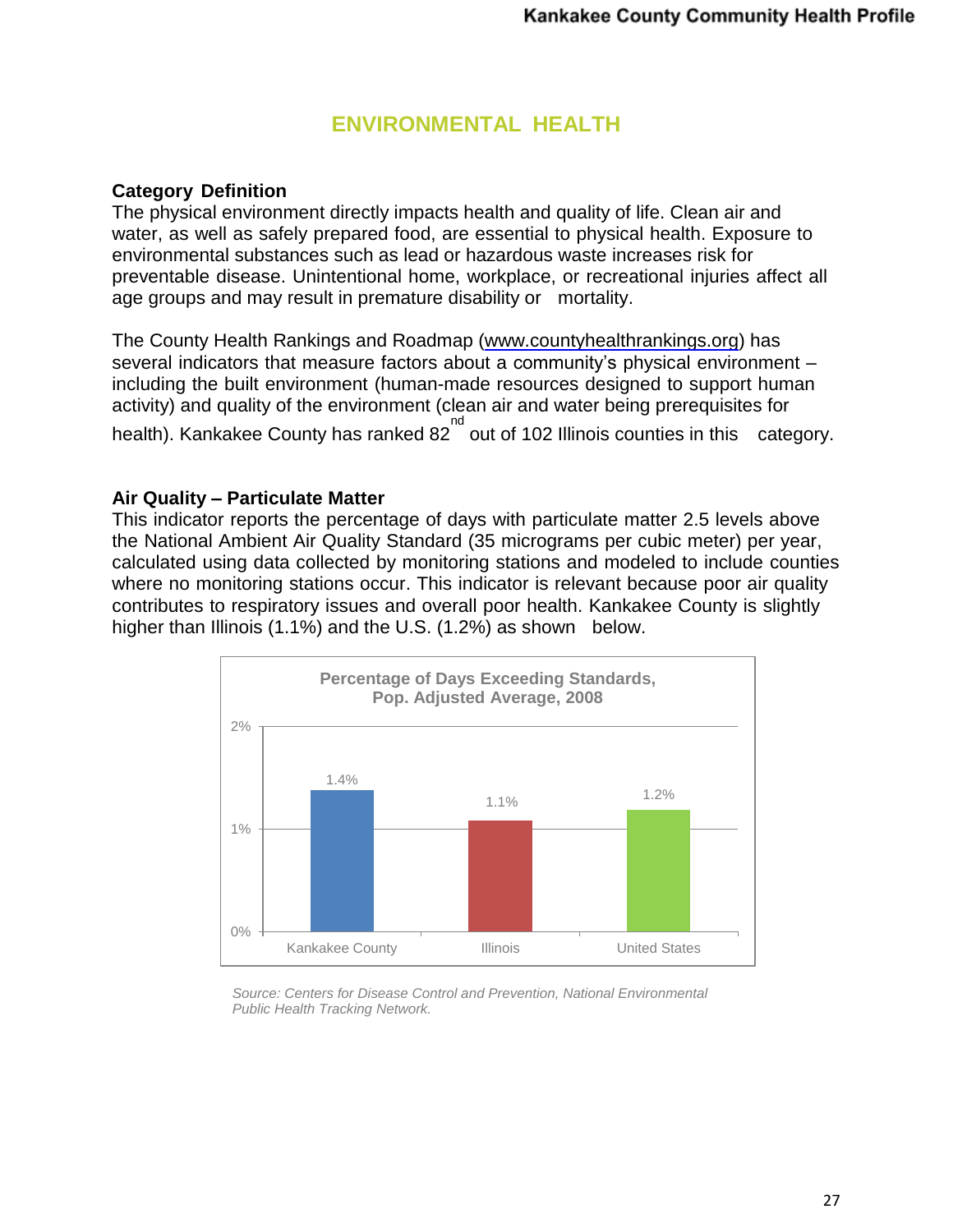#### **Fast Food Restaurant Access**

Fast food restaurant access reports the number of fast food restaurants per 100,000 population. Fast food restaurants are defined as limited service establishments primarily engaged in providing food services (except snack and nonalcoholic beverage bars) where patrons generally order or select items and pay before eating. Kankakee County has a lower rate of fast food restaurants (63.5) compared to Illinois (74.8) and the U.S.(72).

#### **Grocery Store Access**

This indicator reports the number of grocery stores per 100,000 population. Grocery stores are defined as supermarkets and smaller grocery stores primarily engaged in retailing a general line of food, such as canned and frozen foods; fresh fruits and vegetables; and fresh and prepared meats, fish, and poultry. Included are delicatessen type establishments. Convenience stores and large general merchandisestores that also retail food, such as supercenters and warehouse club stores are excluded. Kankakee County has only 18.5 grocery stores per 100,000 population, comparedto 22.5 in Illinois and 21.1 in the U.S.



*Source: Centers for Disease Control and Prevention, National Environmental Public Health Tracking Network.*



*Source: US Census Bureau, County Business Patterns.*

Thisindicator is relevant because it provides a measure of healthy food access and environmental influences on dietary behaviors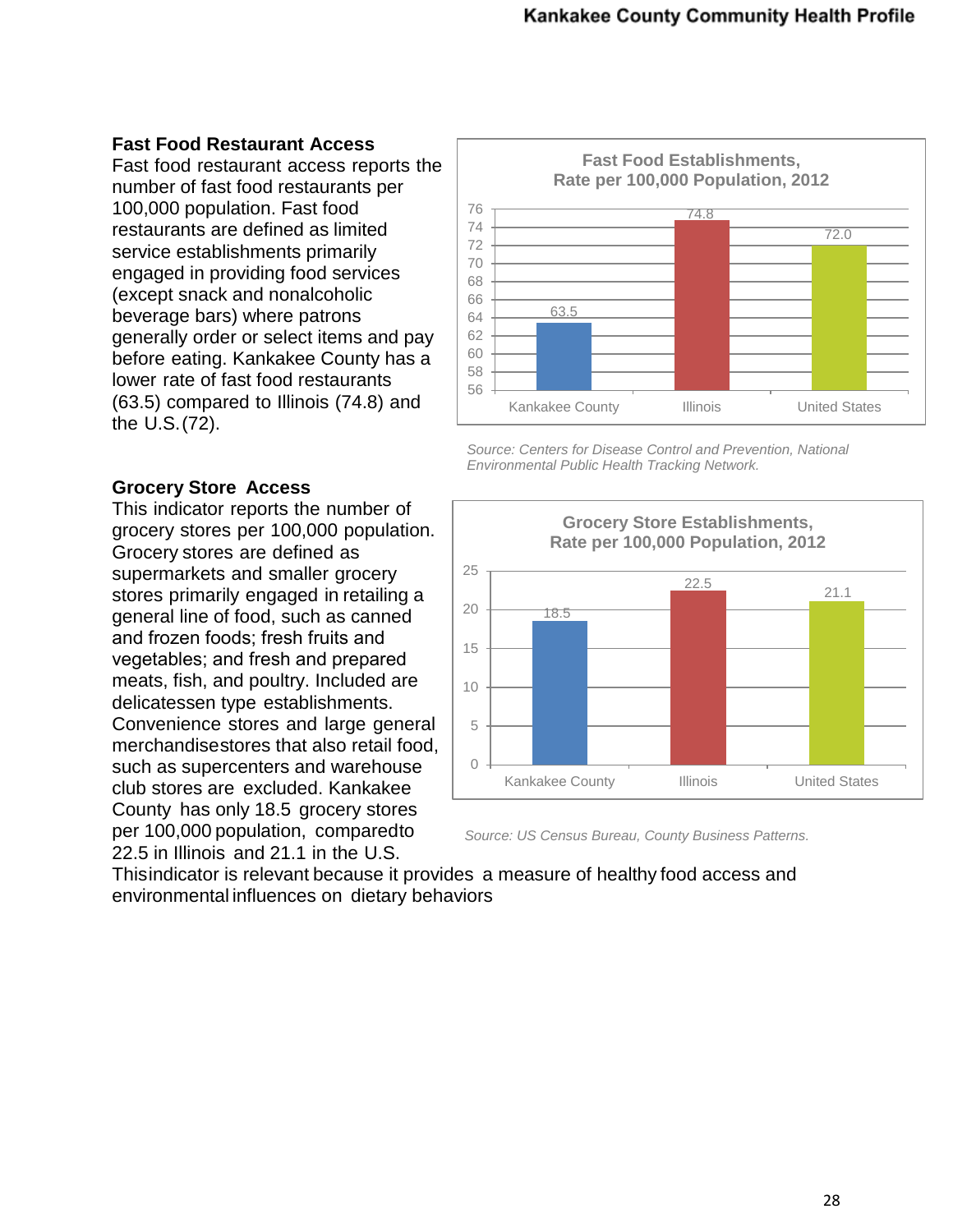#### **SNAPAuthorized Food Access**

This indicator reports the number of SNAP authorized food stores as a rate per 100,000 population. SNAP authorized stores include grocery stores as well as supercenters, specialty food stores,and convenience stores that are authorized to accept SNAP (Supplemental Nutrition Assistance Program) benefits.

Kankakee County (80.2) has a higher amount or SNAP Authorized Retailers compared to Illinois (71.2) and the U.S. (78.4).



*Source: US Department of Agriculture, Food and Nutrition Service, USDA - SNAP Retailer Locator.*

#### **WIC Authorized Food Access**

This indicator reports the number of food stores and other retail establishments per 100,000 population that are authorized to accept WIC Program (Special Supplemental Nutrition Program for Women, Infants, and Children) benefits and that carry designated WIC foods and food categories. This indicator is relevant because it provides a measure of food security and healthy food access for women and children in poverty as well as environmental influences on dietary behaviors.

Kankakee County has 16.7 WIC-authorized retailers compared to Illinois (18.4) andthe U.S. (15.6).



*Source: US Department of Agriculture, Economic Research Service, USDA - Food Environment Atlas.*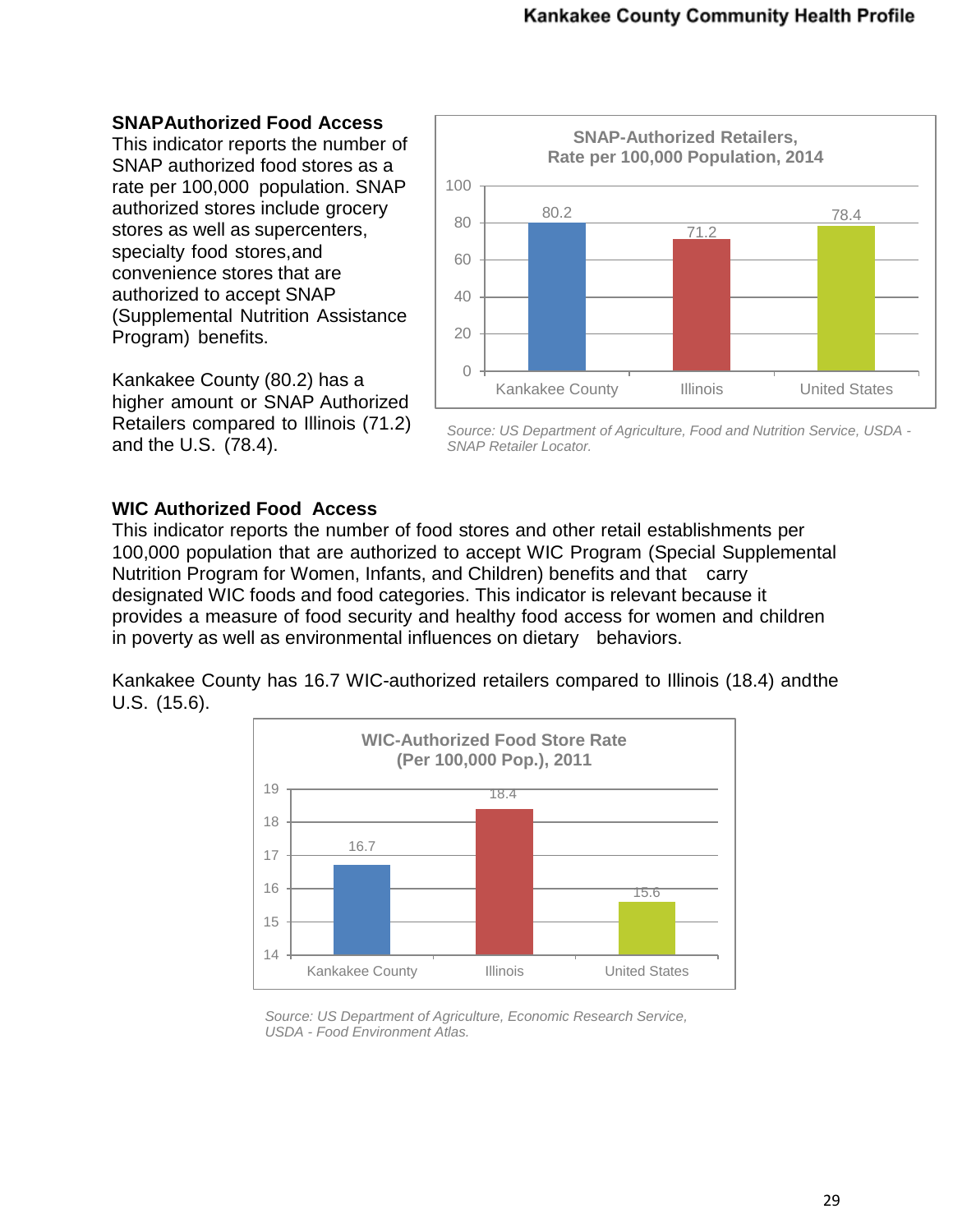#### **Low Income Population with Low Food Access**

5.4% of Kankakee County's low income population has low food access which is higher than Illinois (4.6%), but lower than the U.S. (6.3%).



*Source: US Department of Agriculture, Economic Research Service, USDA - Food Access Research Atlas.*

### **Population with Low Food Access**

This indicator reports the percentage of the population living in census tracts d es ign ate d as food deserts. A food desert is defined as a low-income census tract (where a substantial number or share of residents has low access to a supermarket orlarge grocery store). This indicator is relevant because it highlights populations and geographies facing food insecurity. Kankakee County has a smaller percentage of its total population (18.0%) with low food access compared to Illinois (20.4%) and the U.S(23.6%).



*Source: US Department of Agriculture, Economic Research Service, USDA - Food Access Research Atlas.*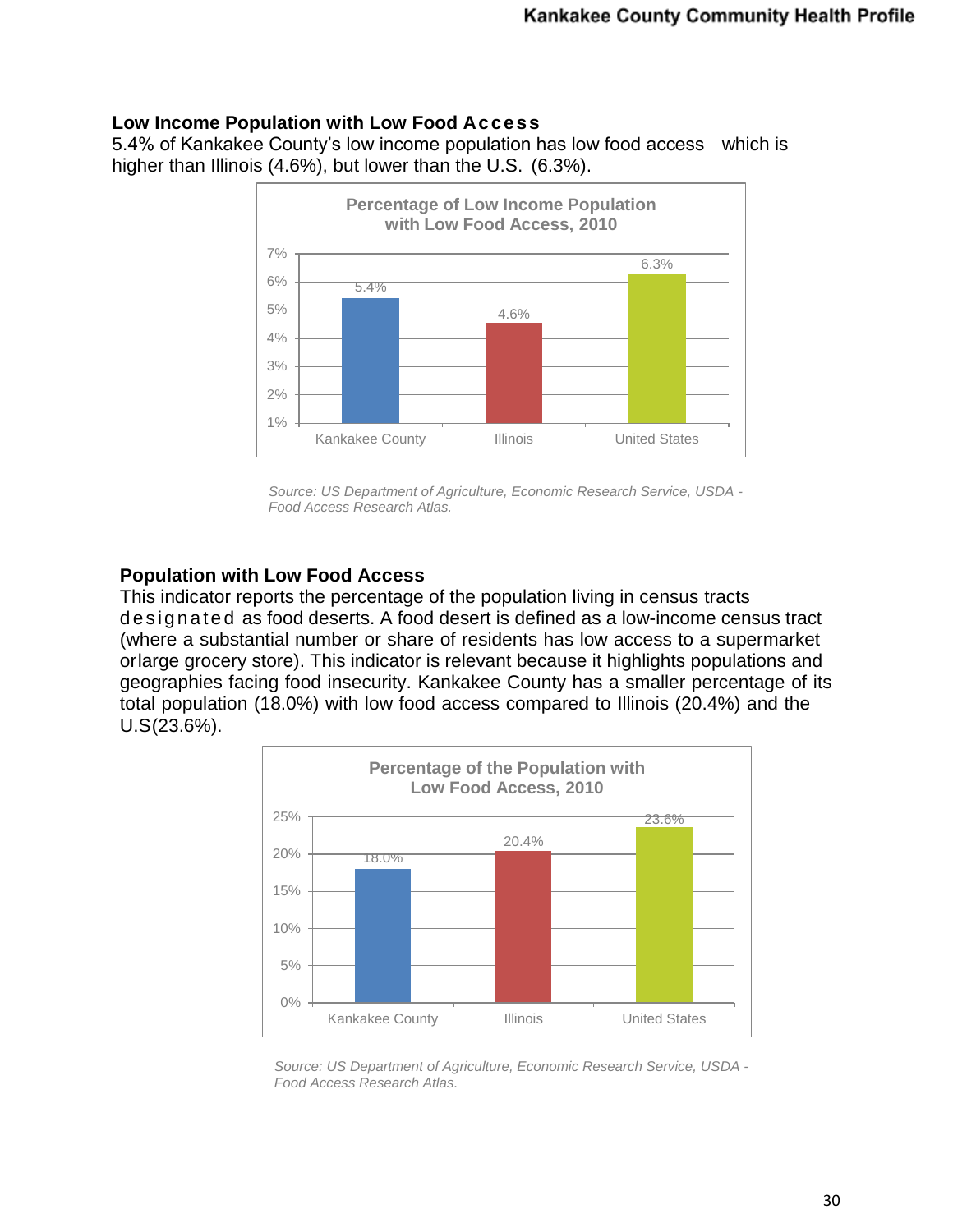Kankakee County has a lower percentage of its population considered living in a food desert (18.0%) compared to Illinois (20.4%) and the U.S. (23.6%). The map below shows the areas in Kankakee County with low food access by census tract.



#### **Liquor Store Access**

This indicator reports the number of beer, wine, and liquor stores per 100,000 population, as defined by North American Industry Classification System (NAICS) Code 445310. Kankakee County has more liquor establishments per 100,000 population (11.5) compared to Illinois (10.3) and the U.S. (10.4).



*Source: US Census Bureau, County Business Patterns.*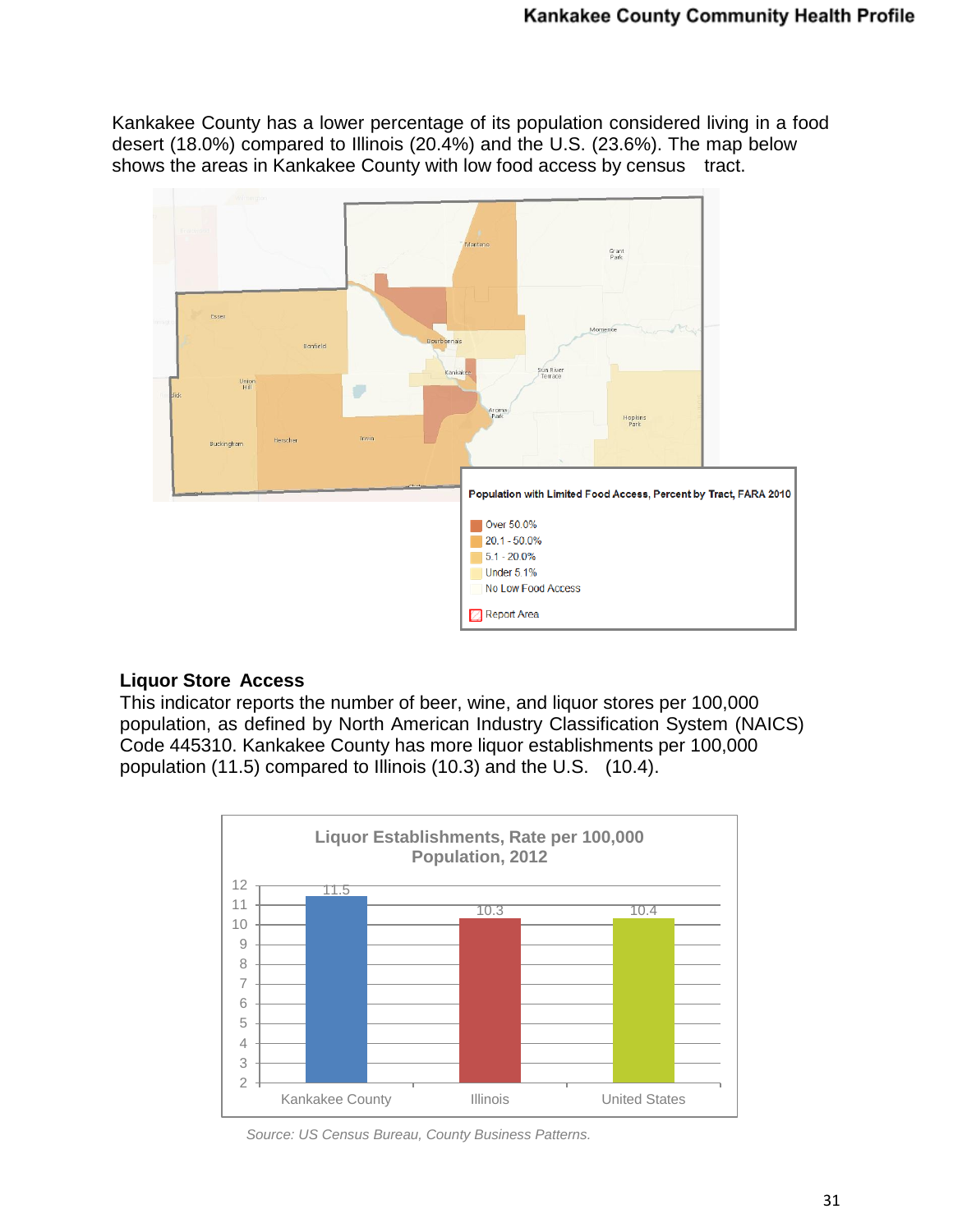## **SOCIAL AND MENTAL HEALTH**

### **Category Definition**

This category represents social and mental factors and conditions which directly or indirectly influence overall health status and individual and community quality of life. Mental health conditions and overall psychological well-being and safety may be influenced by substance abuse and violence within the home and the community.

## **Lack of Social and Emotional Health**

This indicator reports the percentage of adults aged 18 and older who self-report that they receive insufficient social and emotional support all or most of the time. This indicator is relevant because social and emotional support is critical for navigating the challenges of daily life as wellas for good mental health. Socialand emotional support is also linked to educational achievementand economic stability. Kankakee

County has 17.8% of its population who self report that they have insufficient emotional support compared to 20.4% in Illinois and 20.7% inthe U.S.



*Source: Centers for Disease Control and Prevention, Behavioral Risk Factor Surveillance System.*

#### **Mental Health Providers**

According to the County Health Rankings 2014 data, Kankakee County has a ratio of 1,379 patients for every one mental health provider, compared to Illinois (864:1). This shows a significant gap in current mental health providers within Kankakee County.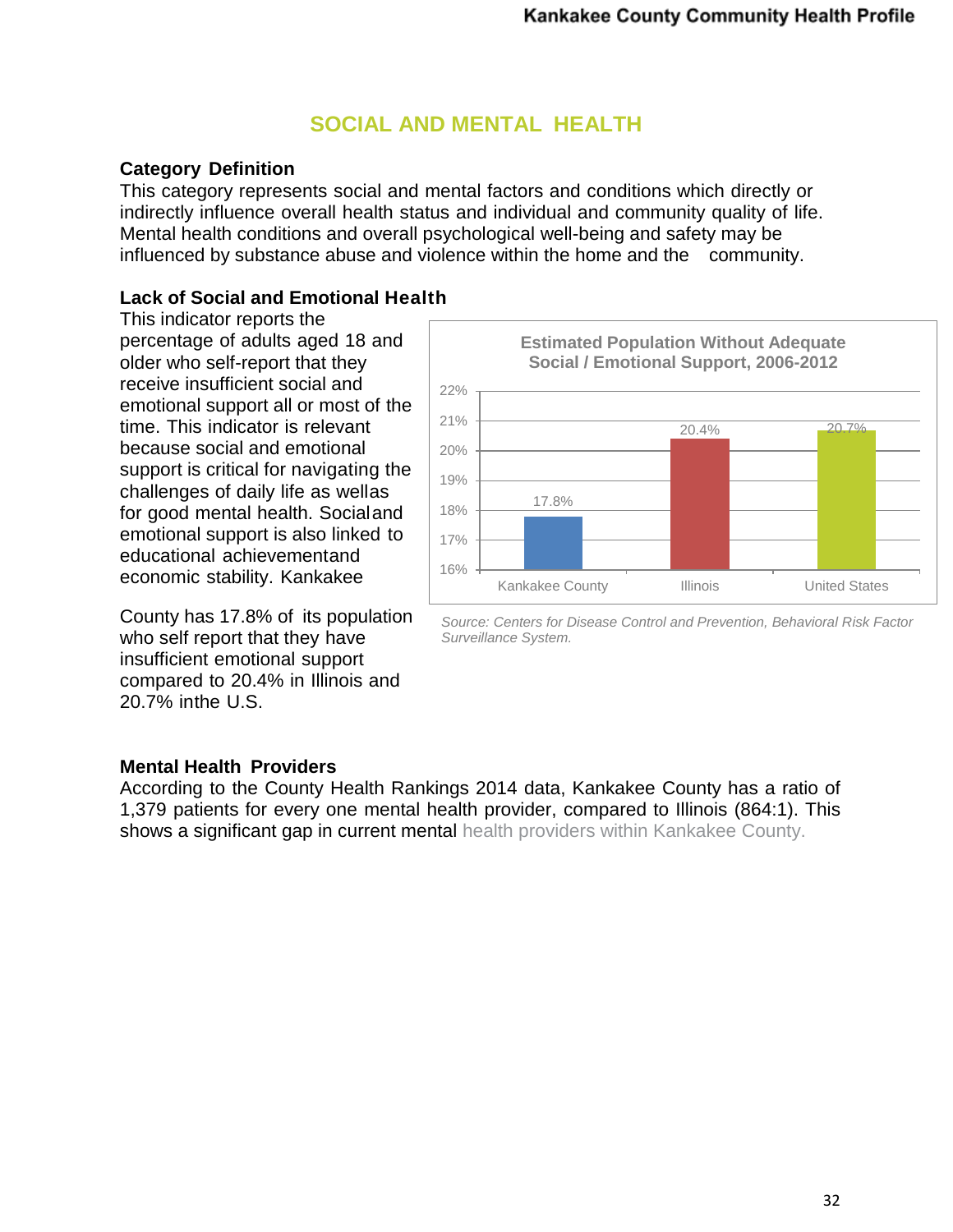## **MATERNAL AND CHILD HEALTH**

### **Category Definition**

One of the most significant areas for monitoring and comparison relates to the health of a vulnerable population: infants and children. This category focuses on birth data and outcomes as well as mortality data for infants and children. Because maternal care is correlated with birth outcomes, measures of maternal access to, and/or utilization of care, is included. Births to teen mothers are a critical indicator of increased risk for both mother and child.

#### **Infant Mortality**

This indicator reports the rate of deathsto infants less than one year of age per1,000 births. This indicator is relevant because high rates of infant mortality indicate the existence of broader issues pertaining to access to care and maternal and child health.

Kankakee County's infant mortality rate was 8.1 per 1,000 births, above both Illinois  $(6.9)$  and the U.S.  $(6.5)$ .

KankakeeCounty is also above the Healthy People2020 goal of an infant mortality rate of 6or under.

## **Low Birth Weight**

This indicator reports the percentage of total births that are low birth weight (under2500g). This indicator is relevant becauselow birth weight infants are at high risk forhealth problems. This indicator can also highlight the existence of health disparities. In Kankakee County, 8.4% of all births were considered low weight. This number is the same as Illinois (8.4%), butslightly higher than the U.S. (8.2%). It is also higher than the HP2020 goal of under 7 . 8 %.



*Source: US Department of Health & Human Services, Health Resources and Services Administration, Area Health Resource File.*



*Source: Centers for Disease Control and Prevention, National Vital Statistics System.*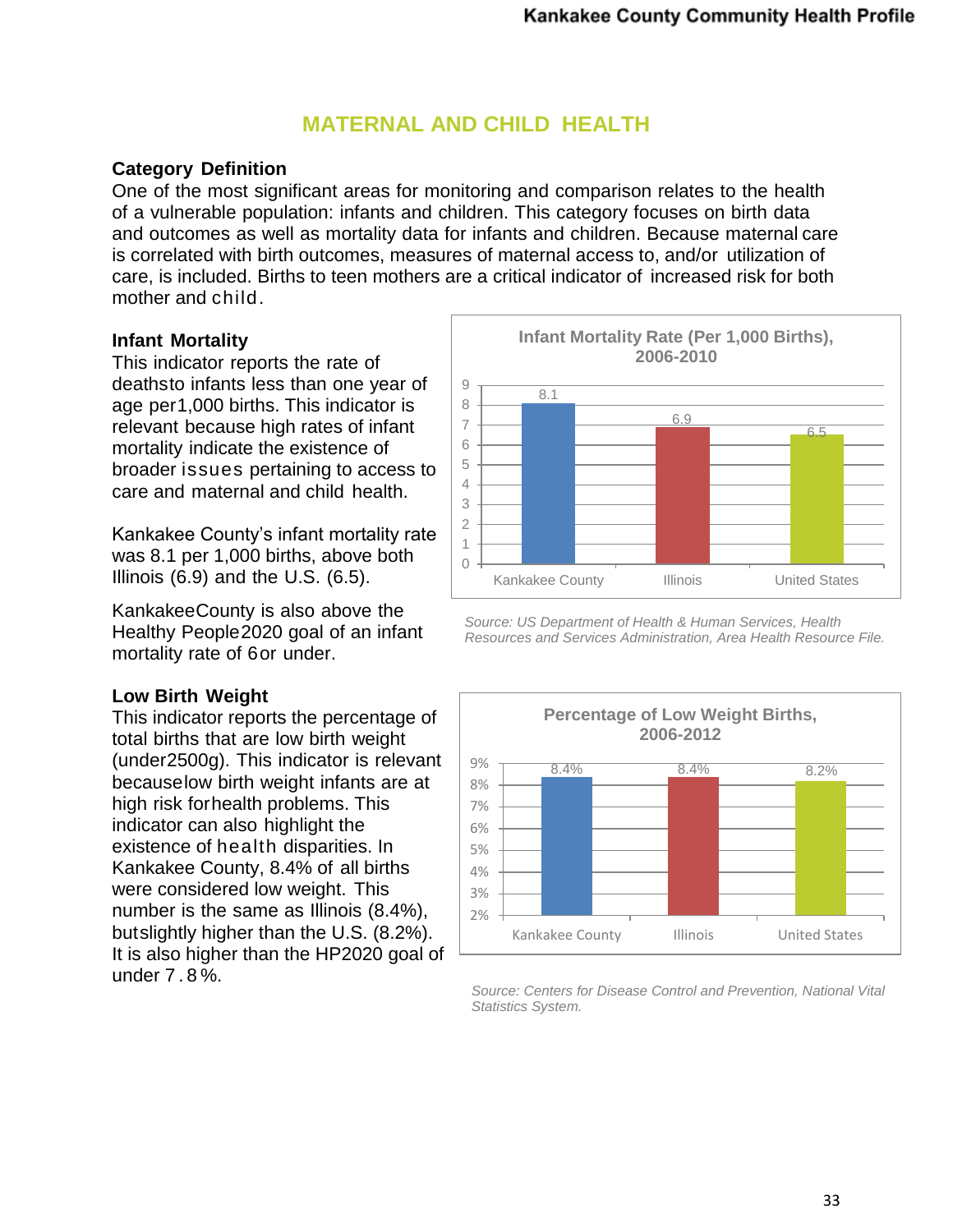### **Teen Births**

This indicator reports the rate of total births to women ages 15 - 19 per 1,000female population ages 15 - 19. This indicator is relevant because in many cases, teen parents have unique social, economic, and health support services.Additionally, high rates of teen pregnancy may indicate the prevalenceof unsafe sex practices.

Kankakee County has a higher teen birth rate (40.0) when compared to Illinois (35.0) and the U.S. (36.6).



*Source: Centers for Disease Control and Prevention, National Vital Statistics System.*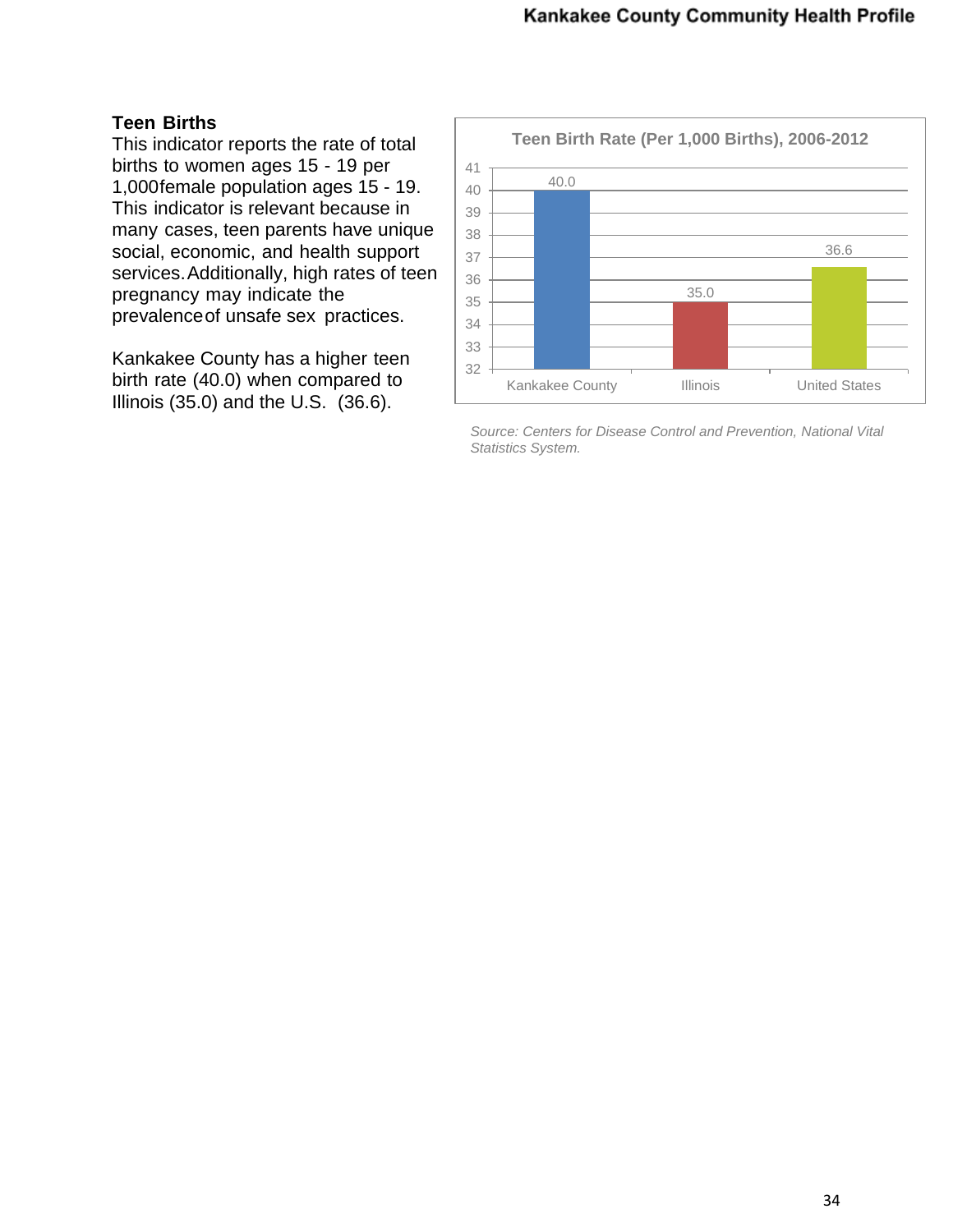## **DEATH, ILLNESS AND INJURY**

### **Category Definition**

Health status in a community is measured in terms of mortality (rates of death within a population) and morbidity (rates of the incidence and prevalence of disease.) Mortality may be represented by crude rates or age adjusted rates; by degree of premature death (Years of Productive Life Lost – YPLL); and by cause (disease – cancer and non-cancer or injury – intentional and unintentional). Morbidity may be represented by age adjusted incidence of cancer and chronic d i s e a s e .

#### **Leading Causes of Death**

The leading causes of death in Kankakee County are as follows:

- 1. Diseases of the heart
- 2. Malignant neoplasms
- 3. Alzheimer's disease
- 4. Chronic lower respiratory disease
- 5. Cerebrovascular disease
- 6. Accidents
- 7. Influenza and pneumonia
- 8. Diabetes mellitus
- 9. Intentional self-harm (suicide)
- 10. Chronic liver disease and cirrhosis

*(Source: IPLAN Data System Report 2008; app.idph.state.il.us)*

#### **Asthma**

This indicator reports the percentage of adults aged 18 and older who self-report that they have ever been told by a doctor,nurse, or other health professional that they had asthma.

Over 14% of adults in Kankakee County have asthma, which is slightly higher than Illinois (13.2%) and the U.S. (13.2%).



*Source: Centers for Disease Control and Prevention, Behavioral Risk Factor Surveillance System.*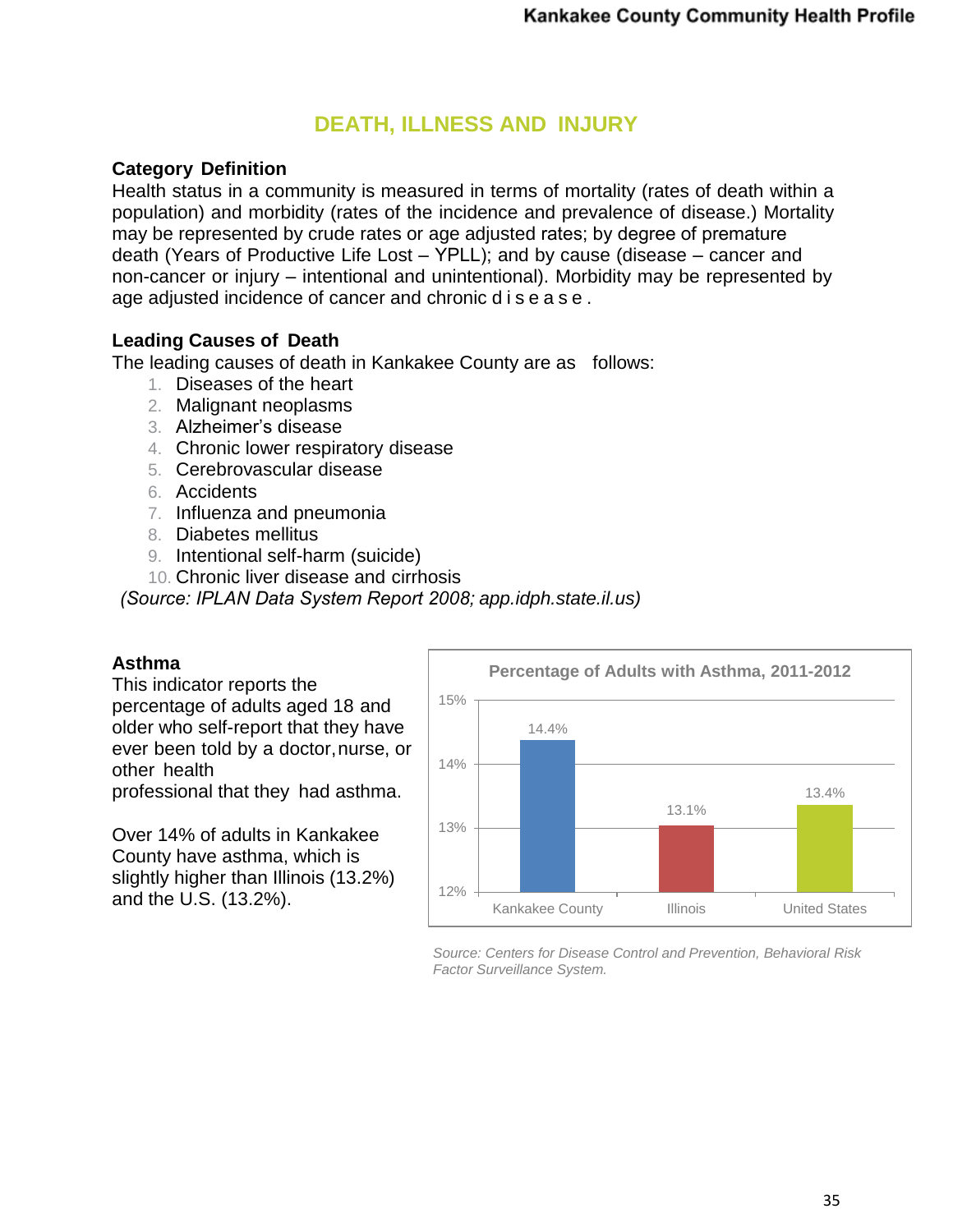#### **Diabetes**

This indicator reports the percentage ofadults aged 20 and older who have ever been told by a doctor that they have diabetes. This indicator is relevant because diabetes is a prevalent problem in the U.S.; it may indicate an unhealthy lifestyle and puts individuals at risk for further health issues. Nine percent of Kankakee County's residentshave been diagnosed with diabetes which is comparable to Illinois (8.6%) and the U.S. (9.0%).



*Source: Centers for Disease Control and Prevention, National Center for Chronic Disease Prevention and Health Promotion, Diabetes Atlas.*

#### **Heart Disease Prevalence**

In Kankakee County, 3.1% of adults aged 18 and older have been told by a doctor that they have coronary heart disease or angina. This indicator is relevant because coronary heart disease is a leading cause of death in the U.S. and is also related to high blood pressure, high cholesterol, and heart attacks. Kankakee County has a lower percentage of adults with heart disease compared to Illinois (4.0%) and the U.S. (4.4%).



*Source: Centers for Disease Control and Prevention, Behavioral Risk Factor Surveillance System.*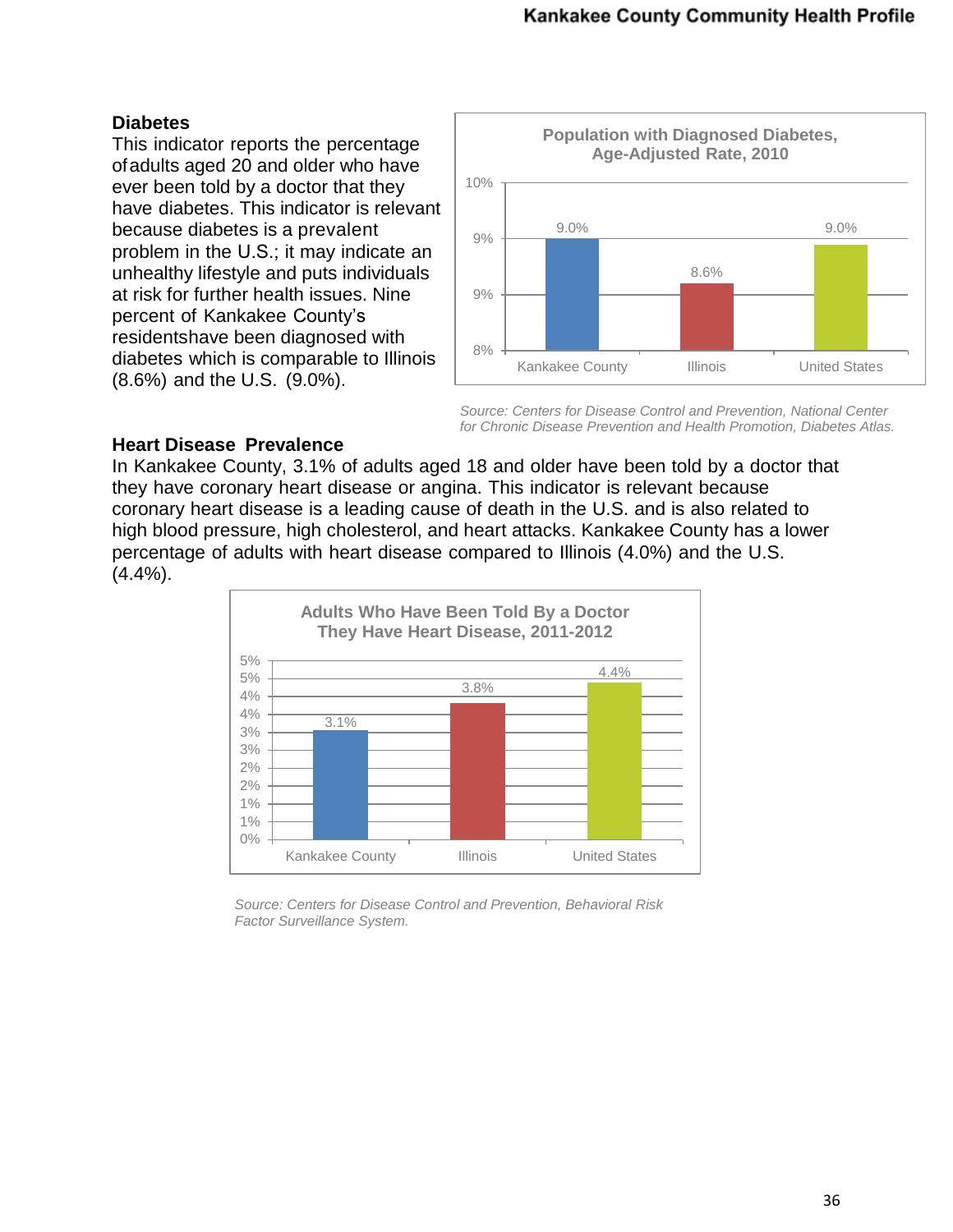#### **Heart Disease Mortality**

Within Kankakee County, the rate of death due to coronary heart disease per 100,000 population is 217.6. This rate is greater than the Healthy People 2020 target of less than or equal to 100.8. This indicator is relevant because heart disease is a leading cause of death in the United States. Kankakee County is also significantly higher than Illinois (134.2) and the U.S. (134.7).



*Source: Centers for Disease Control and Prevention, National Vital Statistics System.*

### **Cancer Mortality**

This indicator reports the rate of death due to malignant neoplasm (cancer) per 100,000 population. This indicator is relevant because cancer is a leading cause of death in the United States. Kankakee County's age-adjusted deathrate for cancer mortality is 197.3, significantly higher than the Healthy People 2020 target rate of 160.6 or less. This rate is also higher than Illinois (181.3) and the U.S. (174.1).



*Source: Centers for Disease Control and Prevention, National Vital Statistics System.*

#### **Breast Cancer Incidence**

This indicator reports the age adjusted incidence rate (cases per 100,000 population per year) of females with breast cancer. Kankakee County has an annual breast cancer incidence rate of 114.6 which is lower than both Illinois (126.3) and U.S. (119.7).



*Source: State Cancer Profiles.*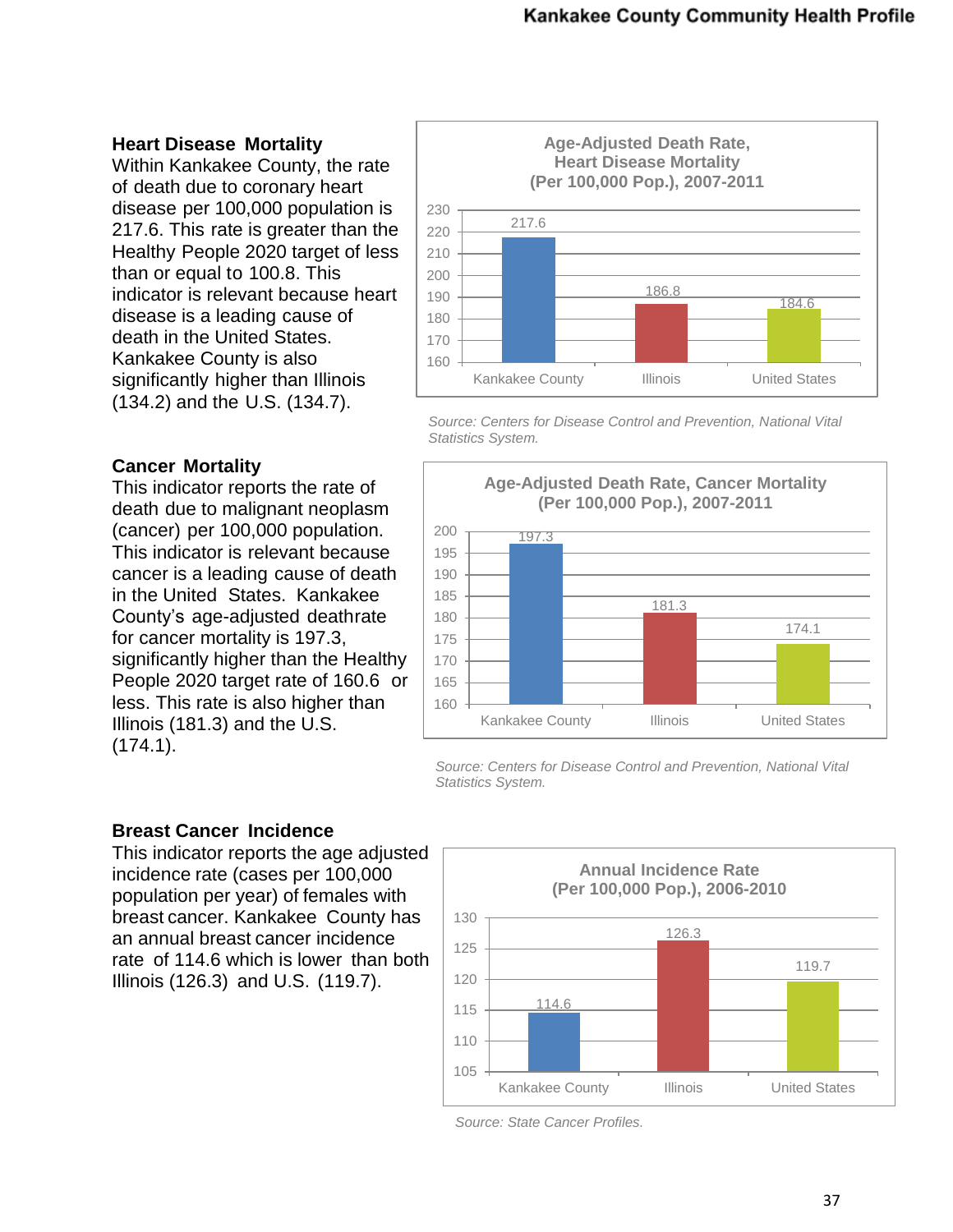#### **Lung Cancer Incidence**

This indicator reports the age adjusted incidence rate (cases per 100,000 population per year) of lung cancer. This indicator is relevant because cancer is a leading cause of death and it is important to identify cancers separately to better target interventions. Kankakee County's lung cancer incidence rate is 79.2, which is significantly higher than Illinois (71.4) and the U.S. (64.9). This rate could correlate with the number of smokers within KankakeeCounty.

#### **Lung Disease Mortality**

This indicator reports the rate of death due to chronic lower respiratory disease per 100,000 population. This indicator is relevantbecause lung disease is a leading cause ofdeath in the United States. Kankakee County's age-adjusted death rate for lung disease mortality (50.1) is higher than Illinois(39.5) and the U.S.  $(42.4)$ .







*Source: Centers for Disease Control and Prevention, National Vital Statistics System.*

#### **Cervical Cancer**

This indicator reports the age adjusted incidence rate (cases per 100,000 population per year) of females with cervical cancer. This indicator is relevant because canceris a leading cause of death and it is importantto identify cancers separately to better target interventions. Kankakee County's age-adjusted incidencerate (10.4) is higher than both Illinois  $(8.5)$  and the U.S.  $(7.7)$ .



*Source: State Cancer Profiles.*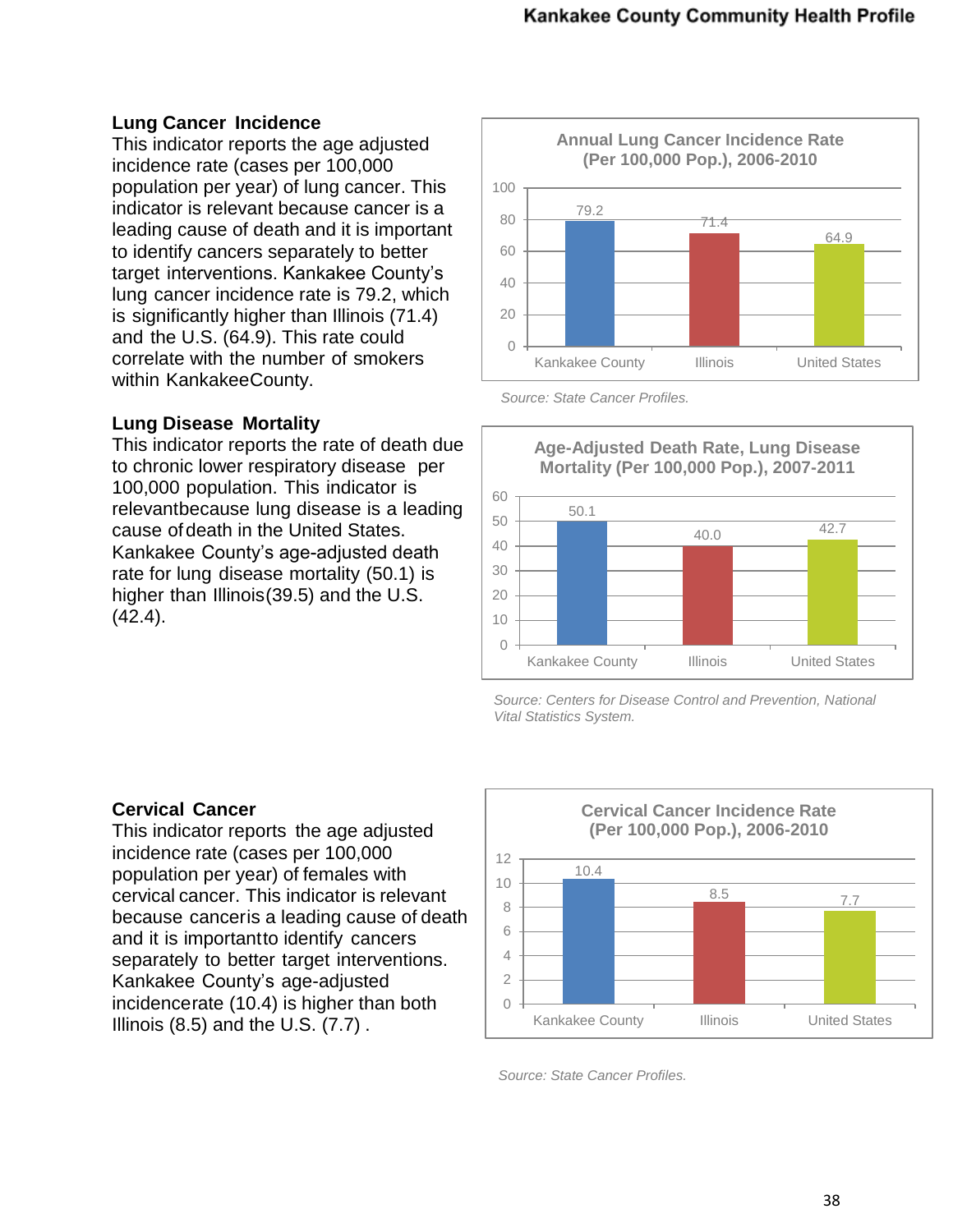#### **Colorectal Cancer**

This indicator reports the age adjustedincidence rate (cases per 100,000 population per year) of colon and rectum cancer. This indicator is relevant because cancer is a leading cause of death and it is important to identify cancers separately to better target interventions. Kankakee County's age-adjusted incidence rate (58.1) is higher than both Illinois (50.1) and the U.S. (43.9).



*Source: State Cancer Profiles.*

#### **Prostate Cancer**

This indicator reports the age adjustedincidence rate (cases per 100,000 population per year) of males with prostate cancer. This indicator is relevant because cancer is a leading cause of death and it is important to identify cancers separately to better target interventions. Kankakee County's age-adjusted incidence rate (166.2) is higher than both Illinois (153.9) and the U.S.(143.7).



*Source: State Cancer Profiles.*

#### **Accident Mortality**

This indicator reports the rate of death due to unintentional injury (accident) per 100,000 population. Kankakee County's rate (37.5) ishigher than Illinois (31.8) and the U.S. (38.9). This rate is also higher than the Healthy People 2020 target of 36 or less.



*Source: Centers for Disease Control and Prevention, National Vital Statistics System.*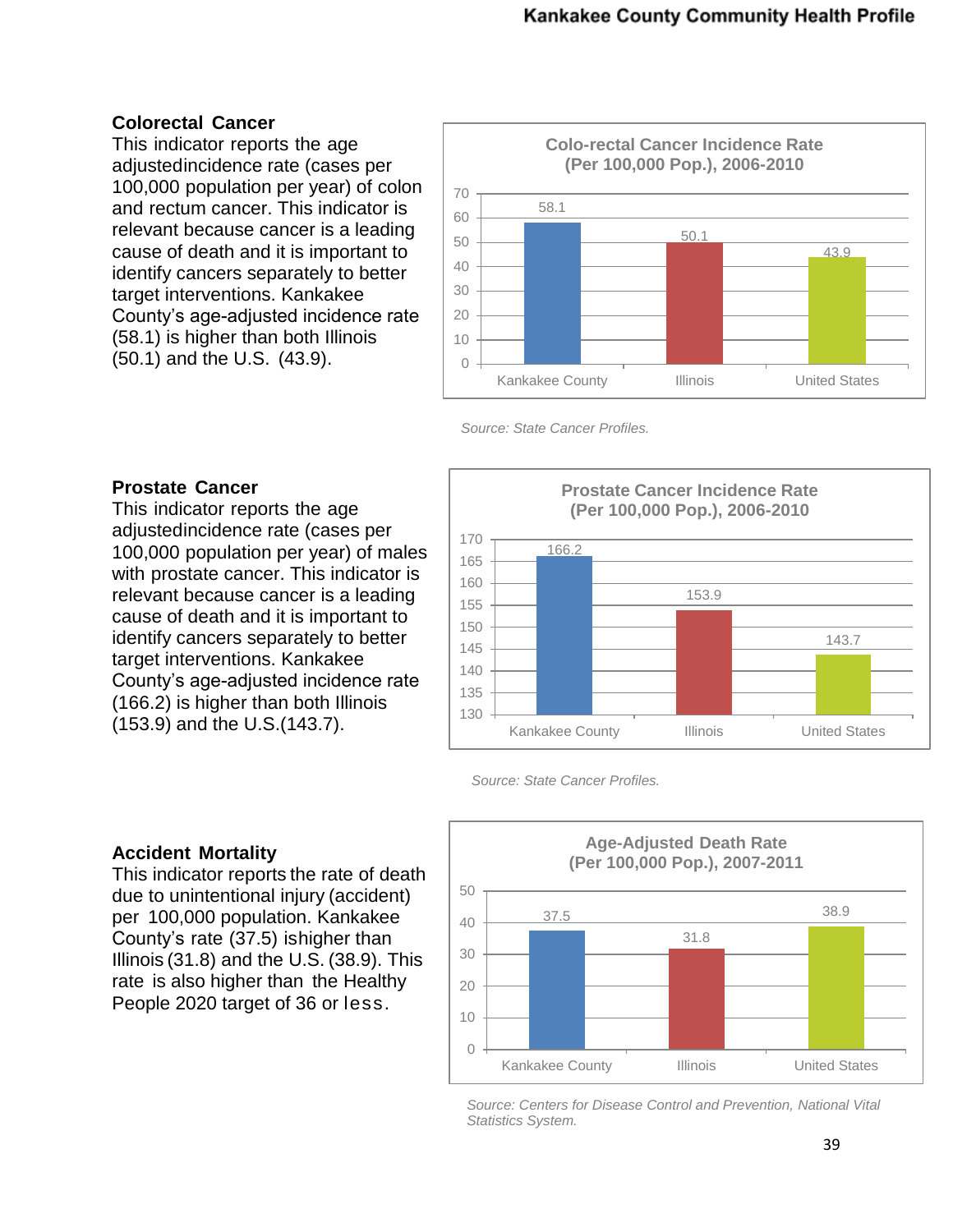### **Homicides**

This indicator reports the rate of death due to assault (homicide) per 100,000 population. This indicator isrelevant because homicide rate is a measure of poor community safety and is a leading cause of prematuredeath. Kankakee County's death ratedue to homicide is lower than Illinois(6.6) and the U.S. (5.81). This rate meets the Healthy People 2020 target of 5.5 or less.



*Source: Centers for Disease Control and Prevention, National Vital Statistics System.*

#### **Violent Crimes**

This indicator reports the rate of violent crime offenses reported by the sheriff's office or county police department per 100,000 residents. Violent crime includes homicide, rape, robbery, and aggravated assault. This indicator is relevant because it assesses community safety. Kankakee County's violent crime rate (305.2) is lower than both Illinois (414.7) and the U.S. (386.8).



*Source: Federal Bureau of Investigation, FBI Uniform Crime Reports.*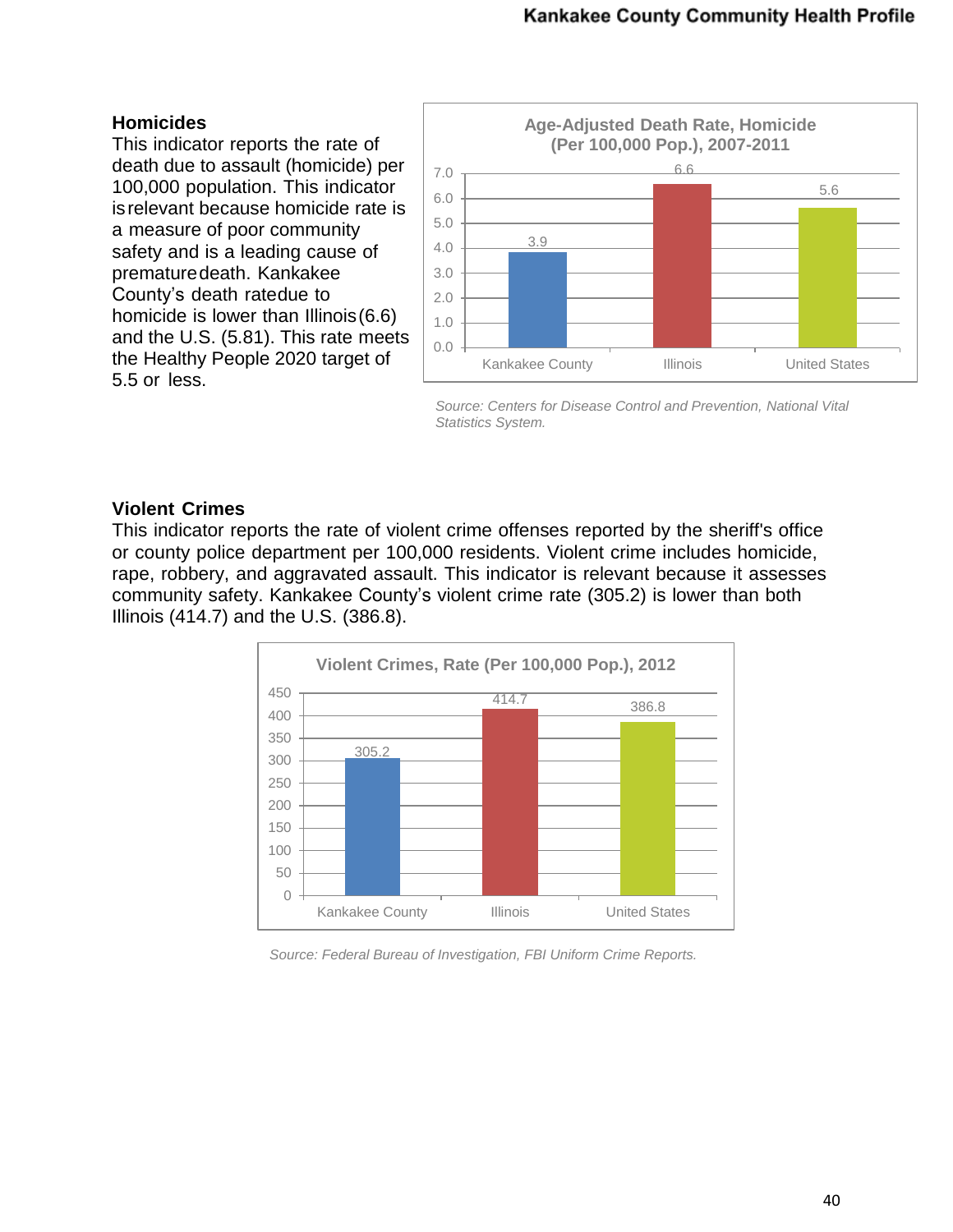#### **Suicides**

This indicator reports the rate of death due to intentional self-harm (suicide) per 100,000 population. This indicatoris relevant because suicide is an indicator of poor mental health.

Kankakee County's death rate due to suicide (7.6) is lower than Illinois (9.1),the U.S. (11.8) and the Healthy People 2020 target of 10.2 or less.

#### **Motor Vehicle Crash Death**

This indicator reports the rate of deathdue to motor vehicle crashes per 100,000 population, which include collisions with another motor vehicle, a non-motorist, a fixed object, and a non-fixed object, an overturn, and anyother non-collision. This indicator is relevant because motor vehicle crash deaths are preventable and they are acause of premature death. Kankakee

County's death rate due to motor vehicle crash (10.1) is significantly higher than bothIllinois (5.7) and the U.S. (7.6).

#### **Stroke Mortality**

Within Kankakee County, there are an estimated 38.8 deaths due to cerebrovascular disease (stroke) per 100,000 population. This is greater thanthe Healthy People 2020 target of less than or equal to 33.8. Kankakee County's rate is lower than Illinois (41.0)and the U.S. (40.4). This indicator is relevant because stroke is a leading cause of death in the United States.



*Source: Centers for Disease Control and Prevention, National Vital Statistics System.*



*Source: Centers for Disease Control and Prevention, National Vital Statistics System.*



*Source: Centers for Disease Control and Prevention, National Vital Statistics System.*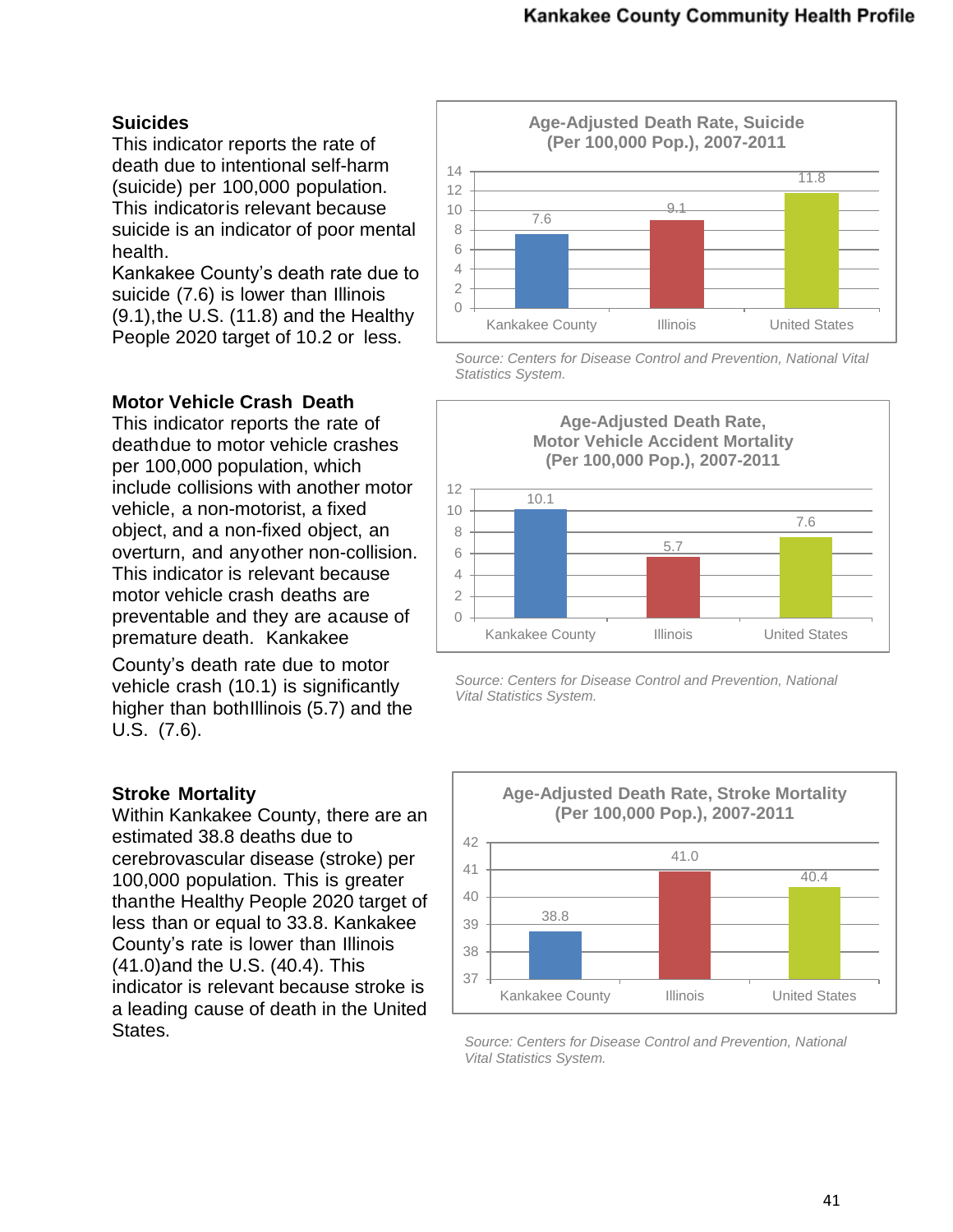## **COMMUNICABLE DISEASES**

#### **Category Definition**

Measures within this category include diseases which are usually transmitted through person-to-person contact or shared use of contaminated instruments/materials. Many of these diseases can be prevented through a high level of vaccine coverage of vulnerable populations, or through the use of protective measures, such as condoms for the prevention of sexually transmitted diseases.

#### **HIV/AIDS**

This indicator reports prevalencerate of HIV per 100,000 population. This indicator is relevant because HIV is a life-threatening communicable disease that disproportionately affects minority populations and may also indicate the prevalence of unsafe sex practices. Kankakee County's rate of HIV/AIDS (109.4) is significantly

lower than Illinois (300.1) and the U.S. (340.4).

#### **Chlamydia**

This indicator reports incidence rate of chlamydia cases per 100,000 population. This indicatoris relevant because it is a measure of poor health status and indicates the prevalence of unsafe sex practices. Kankakee County'schlamydia infection rate (592.8) issignificantly higher than Illinois (526.1) and the U.S. (456.7).



*Source: Centers for Disease Control and Prevention, National Center for HIV/AIDS, Viral Hepatitis, STD, and TB Prevention.*



*Source: Centers for Disease Control and Prevention, National Center for HIV/AIDS, Viral Hepatitis, STD, and TB Prevention.*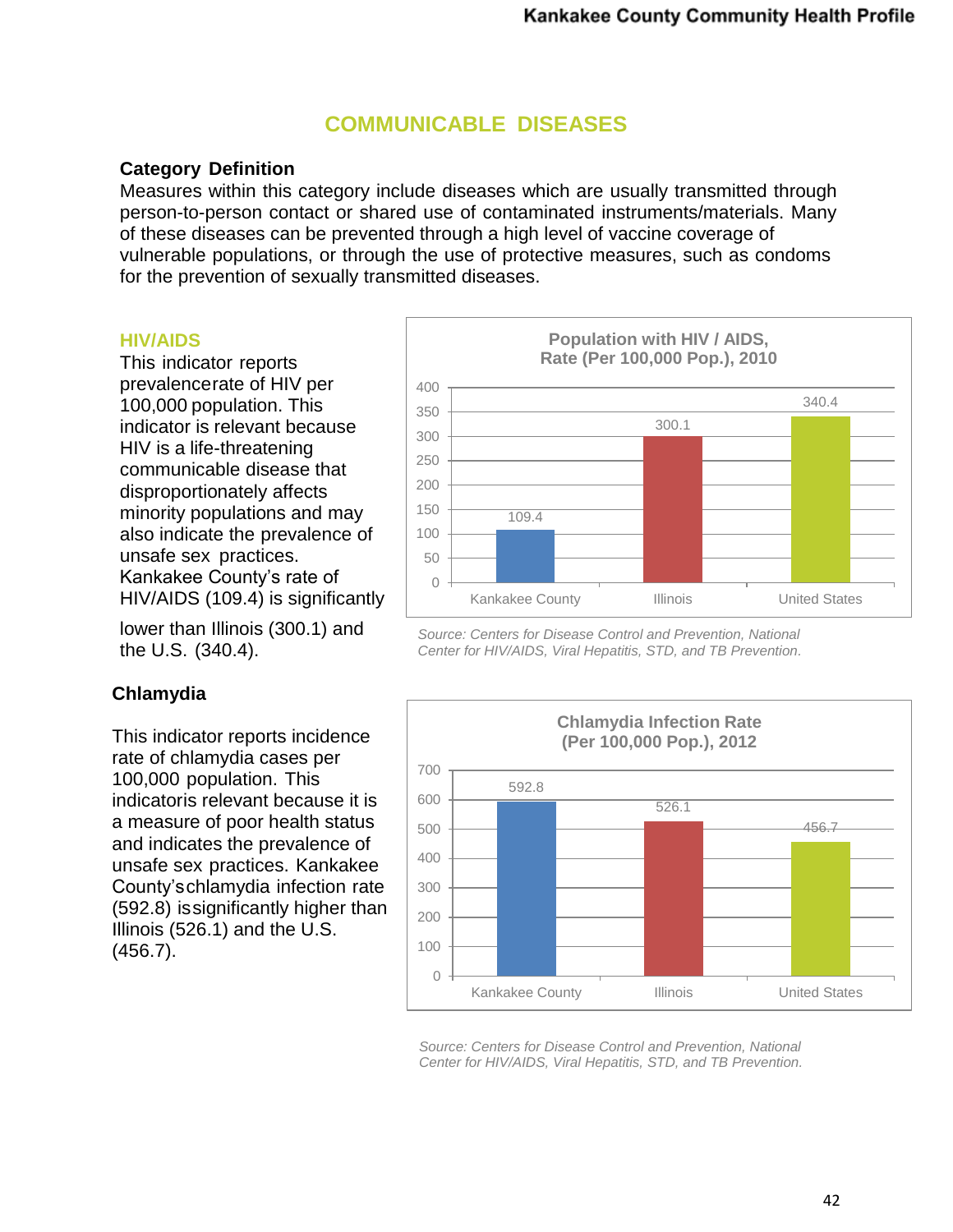## **SENTINEL EVENTS**

### **Category Definition**

Sentinel events are those cases of unnecessary disease, disability, or untimely death that could be avoided if appropriate and timely medical care or preventative services were provided. Sentinel events may alert the community to health system problems such as inadequate vaccine coverage, lack of primary care and/or screening, a bioterrorist event, or the introduction of globally transmitted infections.

#### **Ambulatory Care Sensitive Conditions**

One type of sentinel event is an ambulatory care sensitive condition (ACSC). These are conditions which evidence suggests could have been avoided, at least in part, through better outpatient care.

In Kankakee, ambulatory core sensitive conditions constitute about 14% of all emergency department visits.

| Presence Saint Mary's Hospital & Riverside Medical Center Compined |                       |
|--------------------------------------------------------------------|-----------------------|
| <b>Diagnosis Description</b>                                       | <b>Total Patients</b> |
| <b>Acute URI NOS</b>                                               | 1345                  |
| <b>Acute Bronchitis</b>                                            | 1066                  |
| <b>Acute Pharyngitis</b>                                           | 958                   |
| <b>Otitis Media NOS</b>                                            | 846                   |
| Pneumonia, Organism NOS                                            | 666                   |
| <b>Hypertension NOS</b>                                            | 508                   |
| Cellulitis Of Leg                                                  | 437                   |
| <b>Dental Disorder NOS</b>                                         | 437                   |
| Asthma NOS W (AC) Exacerbation                                     | 423                   |
| <b>Obstructive Chronic Bronc W(AC)</b>                             |                       |
| Exacerbation                                                       | 367                   |

#### Top ACSC Conditions for Kankakee Hospitals Presence Saint Mary's Hospital & Riverside Medical Center Combined

\*NOS – not otherwise specified

#### Top ED Visit Reasons for Kankakee Hospitals

Presence Saint Mary's Hospital & Riverside Medical Center Combined

| <b>Diagnosis Description</b>                  | <b>Total Patients</b> |
|-----------------------------------------------|-----------------------|
| Lumbago                                       | 1761                  |
| <b>Acute URI NOS</b>                          | 1345                  |
| <b>Urinary Tract Infection NOS</b>            | 1313                  |
| Abdominal Pain Unspecified Site               | 1242                  |
| Lumbar/Lumbosacral Disc Degeneration          | 1211                  |
| Joint Pain                                    | 1179                  |
| <b>Chest Pain NOS</b>                         | 1097                  |
| <b>Acute Bronchitis</b>                       | 1066                  |
| <b>Coronary Atherosclerosis Native Vessel</b> | 977                   |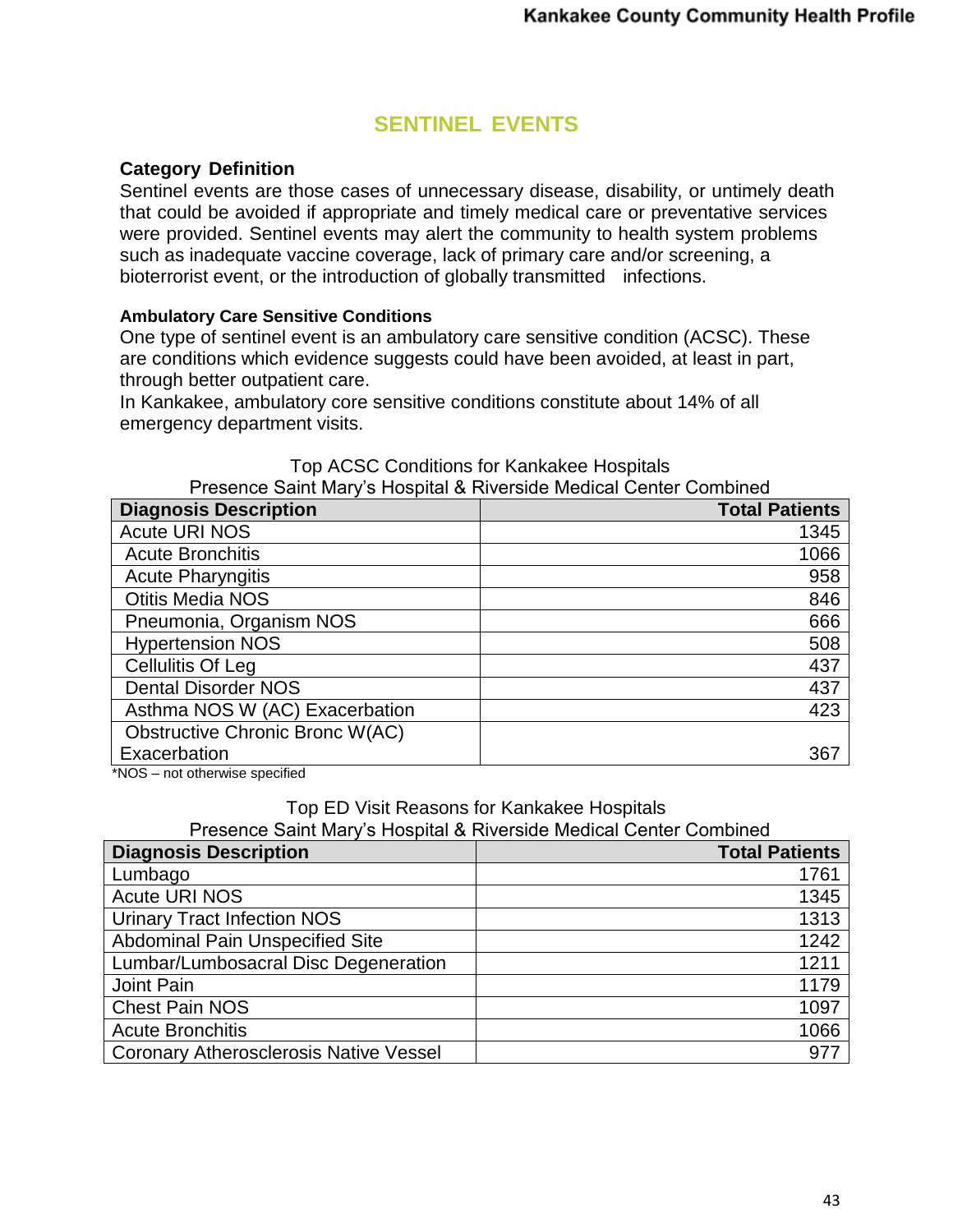## **SENIOR HEALTH**

### **Category Definition**

As the senior population continues to grow, Senior Health and related issues have become more important than ever. This category focuses on senior living data well as insurance and incomedata.

#### **Household with Seniors (Age 65+)Living Alone, 2007-2011**

This indicator reports the estimated 5-yearpercentage of seniors aged 65 and older who live in a household alone from 2007-2011. This indicator is relevant because living alone can be unsafe and older adults may be unable to keep up with home maintenance or payments by themselves. Kankakee County (10.8%) is slightly higher than Illinois (9.8%).



Source: US Census Bureau, American Community Survey

#### **Populations Below the Poverty Level,Seniors (Age 65+), 2009-2013**

Seniors (Age 65+) living below the poverty line in Kankakee County (7.7%)are slightly lower than Illinois (8.52%) between 2009-2013.



Source: US Census Bureau, American Community Survey